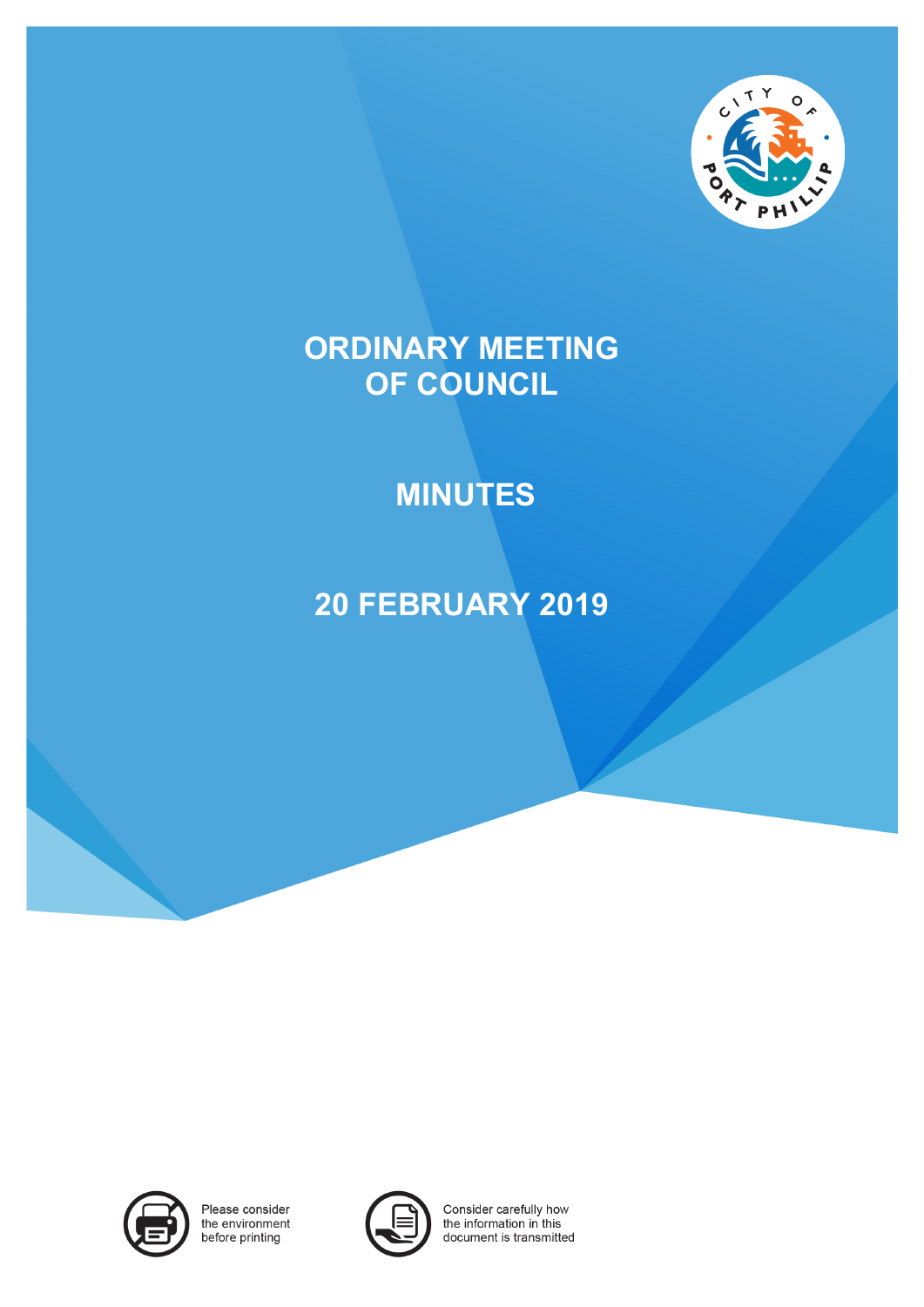

### **MINUTES OF THE ORDINARY MEETING OF THE PORT PHILLIP CITY COUNCIL HELD 20 FEBRUARY 2019 IN ST KILDA TOWN HALL**

The meeting opened at 6:31pm.

#### **PRESENT**

Cr Gross (Chairperson), Cr Baxter, Cr Bond, Cr Brand, Cr Copsey, Cr Crawford, Cr Pearl, Cr Simic, Cr Voss.

#### **IN ATTENDANCE**

Peter Smith, Chief Executive Officer; Lili Rosic, General Manager City Strategy and Sustainable Development; Tony Keenan, General Manager Community and Economic Development; Fiona Blair, General Manager Infrastructure and Amenity; Chris Carroll, General Manager Customer and Corporate Services; Kylie Bennetts, Director Office of the CEO, John Bartels, Coordinator Strategic Transport; Suzane Becker, Manager Transport Choices; Brett Walters, Manager Environmental Sustainability; Tim Graffen, Sustainable Design Planner; Joanne McNeill, Manager Asset Management & Property; Emma Murdoch, Head of Property Operations; Anthony Traill, Manager Open Space & Recreation Services; Lachlan Johnson, Manager Project Services; Damien Dewar, Manager Strategy & Design; Lisa Davis, Portfolio Director; Aidan O'Neill, Head of Fishermans Bend Strategy; Anthony Savenkov, Head of Property Projects.

*The City of Port Phillip respectfully acknowledges the Yalukut Weelam Clan of the Boon Wurrung. We pay our respect to their Elders, both past and present. We acknowledge and uphold their continuing relationship to this land.*

### **1. APOLOGIES**

Nil.

### **2. CONFIRMATION OF MINUTES**

#### **MOVED Crs Voss/Simic**

That the minutes of the Ordinary Meeting of Council of the Port Phillip City Council held on 6 February 2019 be confirmed.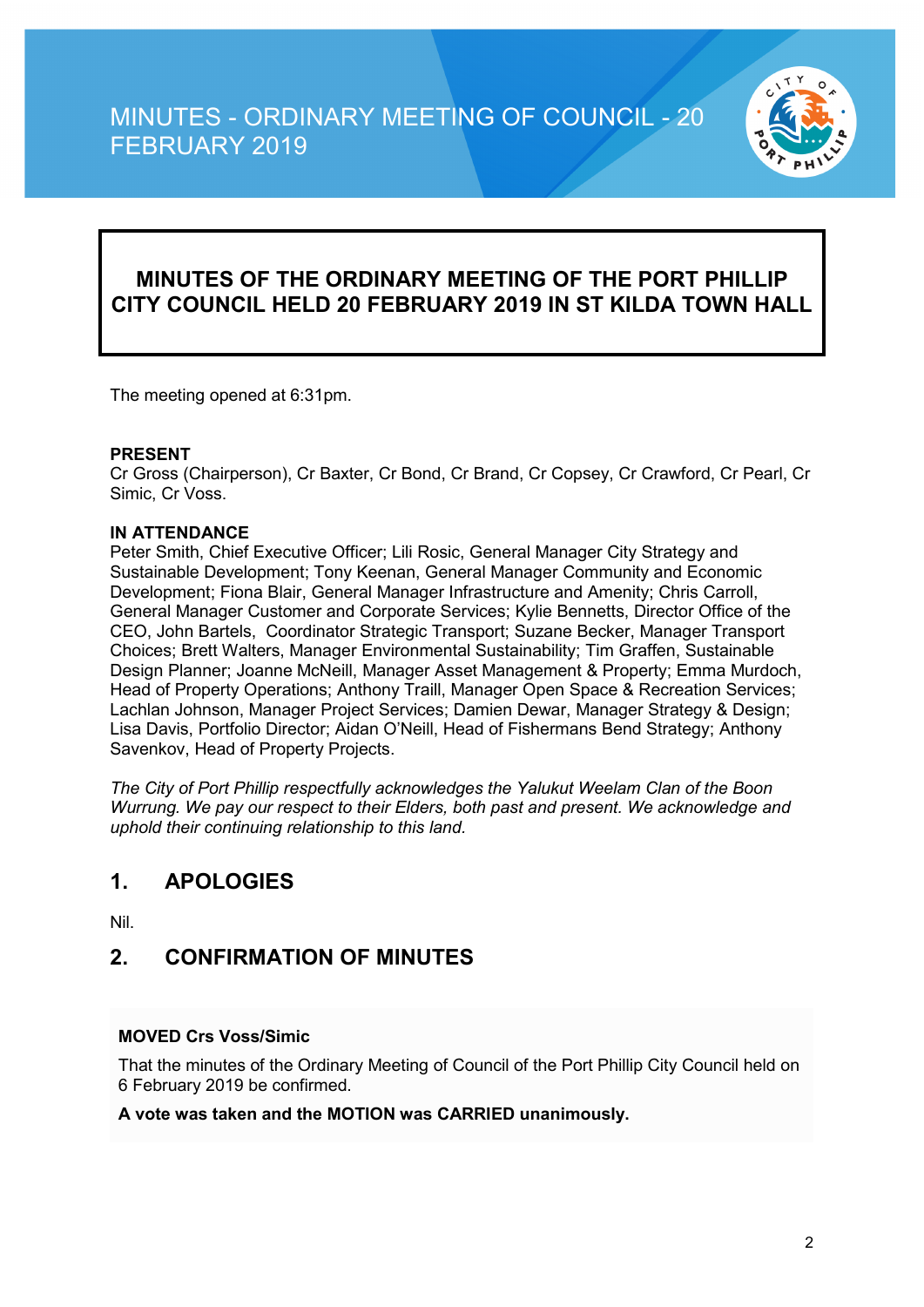

## **3. DECLARATIONS OF CONFLICTS OF INTEREST**

Cr Baxter declared an indirect conflict of interest by way of applicable gift, in item 14.5 Proposed Lease Port Melbourne Yacht Club – Completion of Statutory Procedures.

Cr Copsey declared an indirect conflict of interest by way of applicable gift, in item 14.5 Proposed Lease Port Melbourne Yacht Club – Completion of Statutory Procedures.

Cr Simic declared an indirect conflict of interest by way of applicable gift, in item 14.5 Proposed Lease Port Melbourne Yacht Club – Completion of Statutory Procedures.

## **4. PETITIONS AND JOINT LETTERS**

#### **Item 4.1**

A Petition containing 57 signatures was received from Ms Bernadette Snowden and presented to a Council Meeting on 5 December 2018. In addition 52 electronic signatures were received.

The following speaker made a verbal submission in relation to this item:

#### Bernadette Snowden

Ms Snowden thanked Council and officers for the 10 minute parking bays but expressed concern that there would not be enough parking during sessional kinder.

#### **MOVED Crs Crawford/Baxter**

That Council:

- 1. Acknowledges there is community support for the introduction of free 10-minute parking at the Elwood Beach Carpark for parents and carers attending the Lady Forster Kindergarten and that adjusting the parking controls will improve accessibility to the Kindergarten.
- 2. Endorses changing six paid parking spaces in the Elwood Beach car park, near the kindergarten, to six free 10-minute parking bays, to operate between 7:30am and 6:00pm, Monday to Friday, with paid parking to remain outside of these hours and on weekends.
- 3. Notes that Transport Safety Engineering team will monitor the new short-term spaces over a six month period to determine if the provision of the additional short term parking has improved parking accessibility for families attending the Lady Forster Kindergarten and suitably addressed the concerns raised by the petition organiser.
- 4. Advises the petition organiser Bernadette Snowden of Council's decision and outcome of her petition.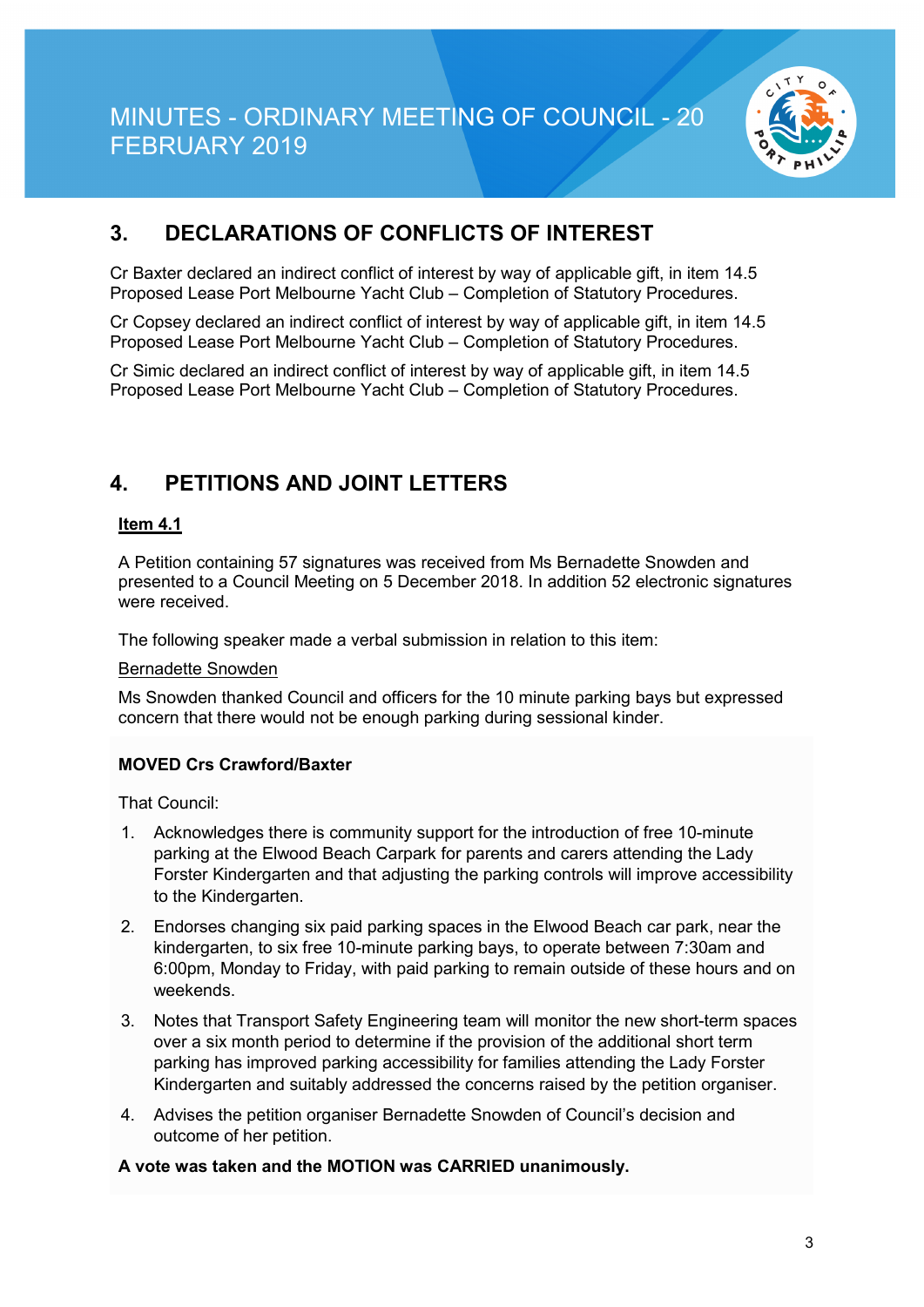

## **5. SEALING SCHEDULE**

Nil.

## **6. PUBLIC QUESTION TIME**

#### Peter Holland

Asked two questions in relation to St Kilda Marina:

- 1. Will Councillors, rather than officers be making the policy decisions relating to the marina?
- 2. Would Councillors consider an alternative lease arrangement if a superior proposal emerges during the present consultation period?

*The Mayor, Cr Gross, responded that, in relation to the first question, there is no doubt that the ultimate decision will be made by Councillors, at the end of a lengthy, informative and inclusive process.*

*The Mayor, Cr Gross, deferred to Ms Joanne McNeill, Manager Asset Management & Property, who responded that Council will consider all submissions received as part of the consultation period with an open mind and then make a decision about how to proceed.*

*There will be a whole range of things that would need to be considered as part of considering any alternative proposal including process, the ownership of key infrastructure and transition arrangements. If there are any proponents with a viable alternative offer, they should make a submission as part of the consultation process and Council would then need to consider how to proceed including things such as if there were to be a change from a direct negotiation to a competitive process and what that would mean for the process.*

#### Virgil Hesse

Asked if, in light of global warming, Council would consider a complete ban on fireworks in the municipality?

*The Mayor, Cr Gross, responded that it was a good suggestion, and asked for officers to respond to Mr Hesse.*

## **7. COUNCILLOR QUESTION TIME**

Cr Simic stated that members of the public have contacted him with complaints and issues regarding the footpath near their homes and dwellings and after experiencing some frustration waiting for Council's processes to provide a response to their requests. These requests include issues regarding damaged sections of path, pot holes and other issues. On average how long does it take for us to respond to foot path issues from the community? If required, how are decisions made regarding which section of footpath is upgraded and where upgrades will take place?

*The Mayor, Cr Gross, deferred to Mr Chris Carroll, General Manager Customer and Corporate Services who responded that he would take the question on notice.*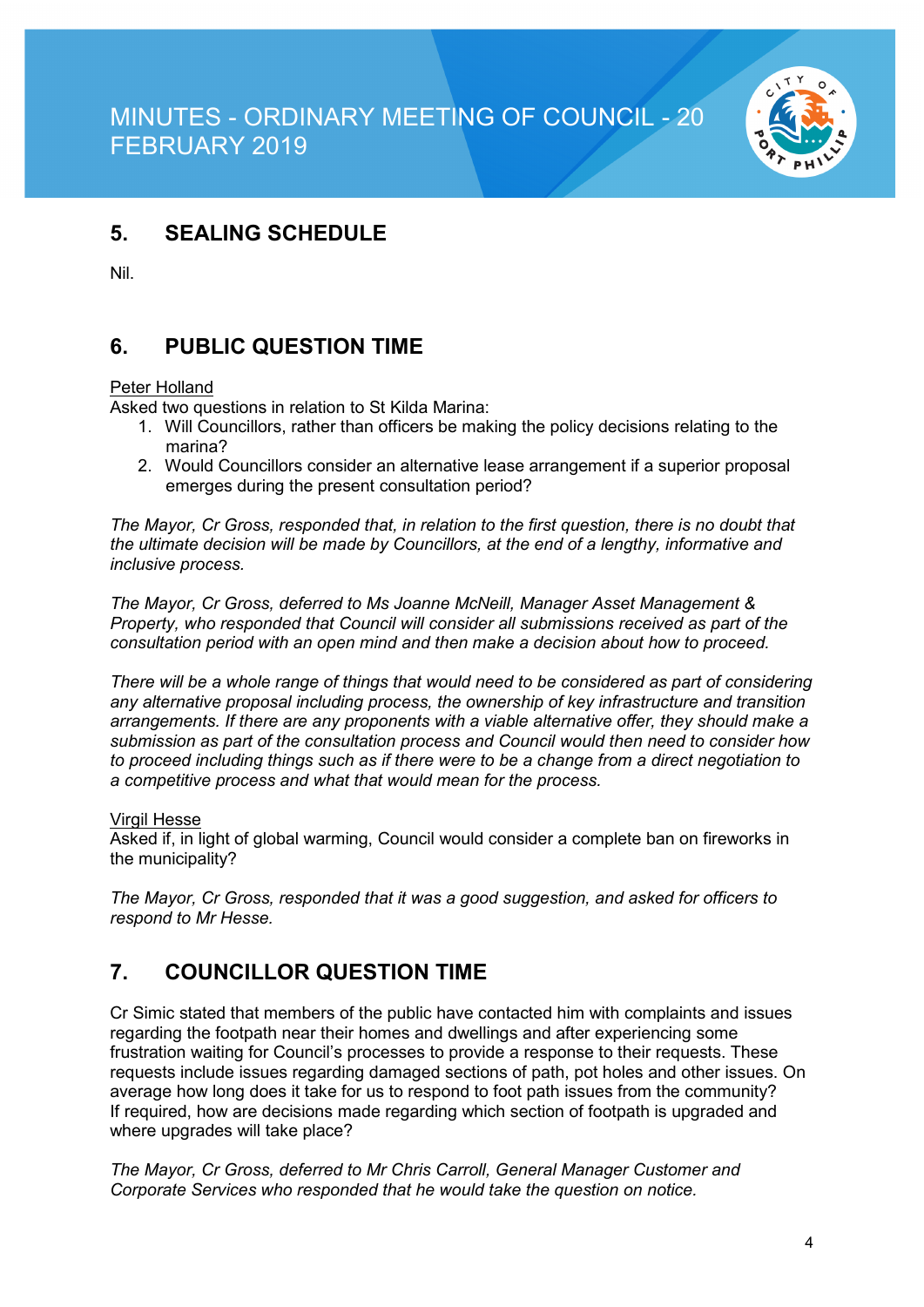

Cr Pearl asked for an update on the ugly power box at St Kilda Junction installed by State Government for powering Yarra Trams?

*The Mayor, Cr Gross, deferred to Ms Lili Rosic, General Manager City Strategy & Sustainable Development, who advised plans have been developed and the substation will have some works. The Tender will be awarded and Ms Rosic will advise when those works will occur. There has been extensive community consultation undertaken and in the meantime some temporary greenery has been installed to improve amenity.*

Cr Pearl asked for an update on the Remembrance Garden in Port Melbourne, and for a breakdown of cost of phase 1 and 2 of the project.

*The Mayor, Cr Gross, deferred to Ms Fiona Blair, General Manager Infrastructure and Amenity who responded that she would take the question on notice.*

Cr Bond asked about scheduled remediation works and the rebuilding of the pavilion in Lagoon Reserve, Port Melbourne.

*The Mayor, Cr Gross, deferred to Ms Fiona Blair, General Manager Infrastructure and Amenity who responded that in Council's 10 year program the works were scheduled for 2020/21. However, as part of this years' budget process one of the options will be for Council to consider bringing that project forward, to commence the planning next year with the extensive works taking place over 2 to 3 years.*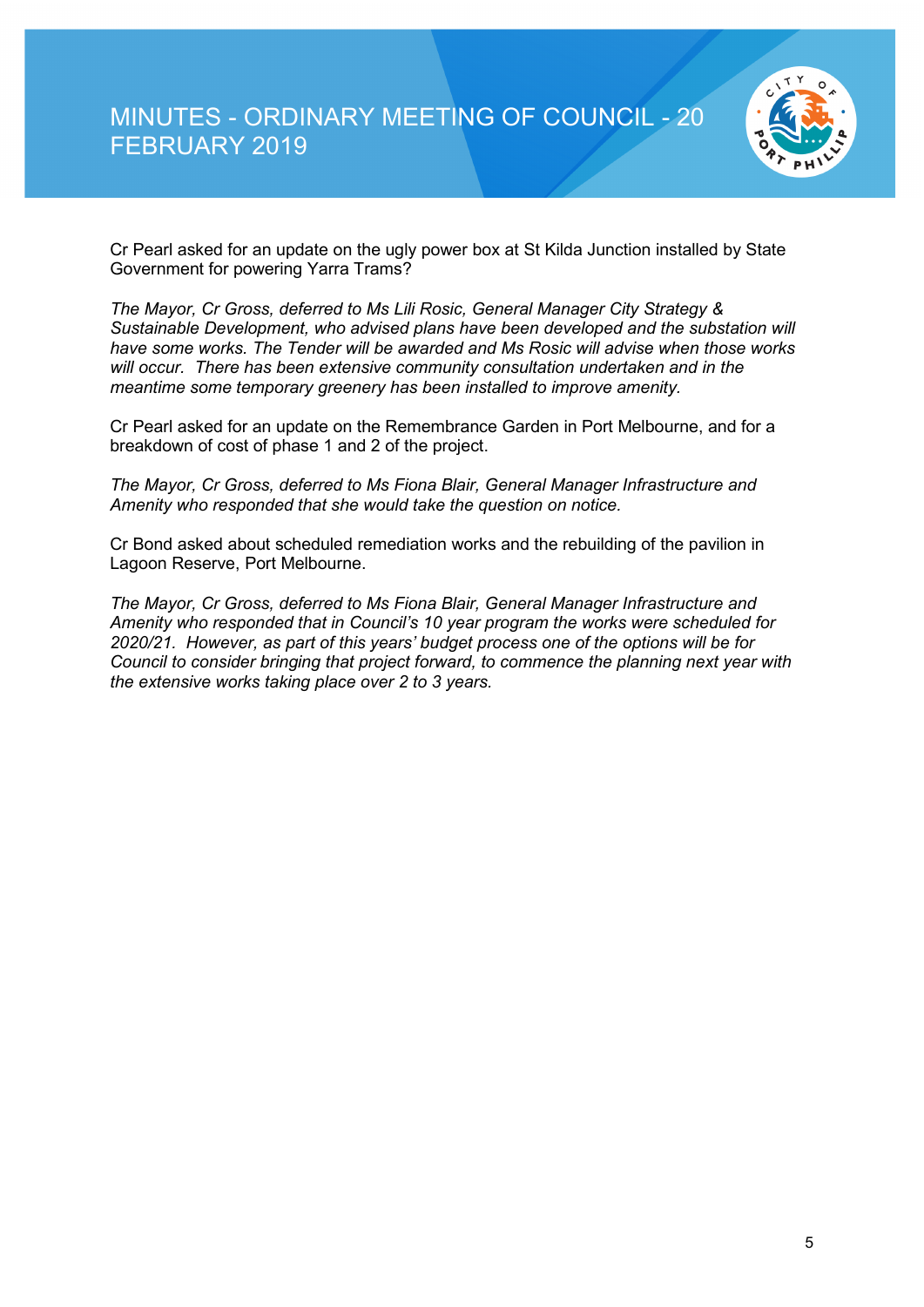

#### **11.2 Elster Creek Catchment 2018 Action Plan - Q4 Update**

The following speakers made a verbal submission in relation to this item:

#### Isaac Hermann

Mr Hermann made statements and asked questions in relation to flooding in Elwood:

- 1. Can this Council now inform the broader community when it may have an opportunity to voice its concerns?
- 2. The following has not been addressed: "no mention of our Third World silt pit – Elwood Swamp Canal, the CRC Canal Mouth Flood Gates & Spillway Plan, no action plan for sea-level rise, flooding in the half of Elwood affected by the Byron Street Main Drains, where is the Integrated Water Management Plan for the Byron Street Main Drains Catchment? There appears to be a very certain disposition to protect private property through planning schemes, though less regard for life and limb: getting home through hazardous flooded roadways and contaminated water.
- 3. Melbourne Water is actually examining the Foam Street Diversion Drain Proposal which was estimated in the vicinity of \$30M, which ignores best stormwater practice, and is not working co-operatively with the catchment municipalities.
- 4. Melbourne Urban Stormwater Institutional Arrangement Review of 2017 and Improving Stormwater Management Advisory Committee Report of 2018, both of these reports address shortfalls of current policy/process.

## *The Mayor, Cr Gross, deferred to Mr Brett Walters, Manager Environmental Sustainability, who responded:*

- *1. The Development of a Municipal Flood Management Plan (FMP) is a noncompulsory plan and that Melbourne Water (MW) develops with each local government across its area of management, as part of the implementation of its Flood Strategy. Whilst not a legal requirement to have or consult on the document, the City of Port Phillip (CoPP) is committed to incorporate community input into it where practicable. Our last correspondence with MW*  was in late January 2019. CoPP is currently in the process of aggregating *officer responses across the organisation to provide back to MW to progress this plan. Our next touch point with MW is March 2019. MW will lead community consultation on the Flood Management Plan, once officer feedback is considered.*
- *2. The Elster Creek Catchment Partnership is about to embark upon the development of a new action plan given that many of the actions contained within the current plan are completed or nearing completion, many of these issues can be incorporated into that process and will be assessed on their merit against other proposed initiatives for inclusion into the future Elster Creek Catchment Flooding Management Plan. Upcoming community consultation will provide the opportunity to raise these issues for consideration.*
- *3. The re-investigation of the proposed Foam Street diversion is being undertaken by MW after repeated insistence from the community. While large scale piped solutions are not as integrated as other detention and open space based methods, they do have the ability to reduce localised flooding by a significant amount.*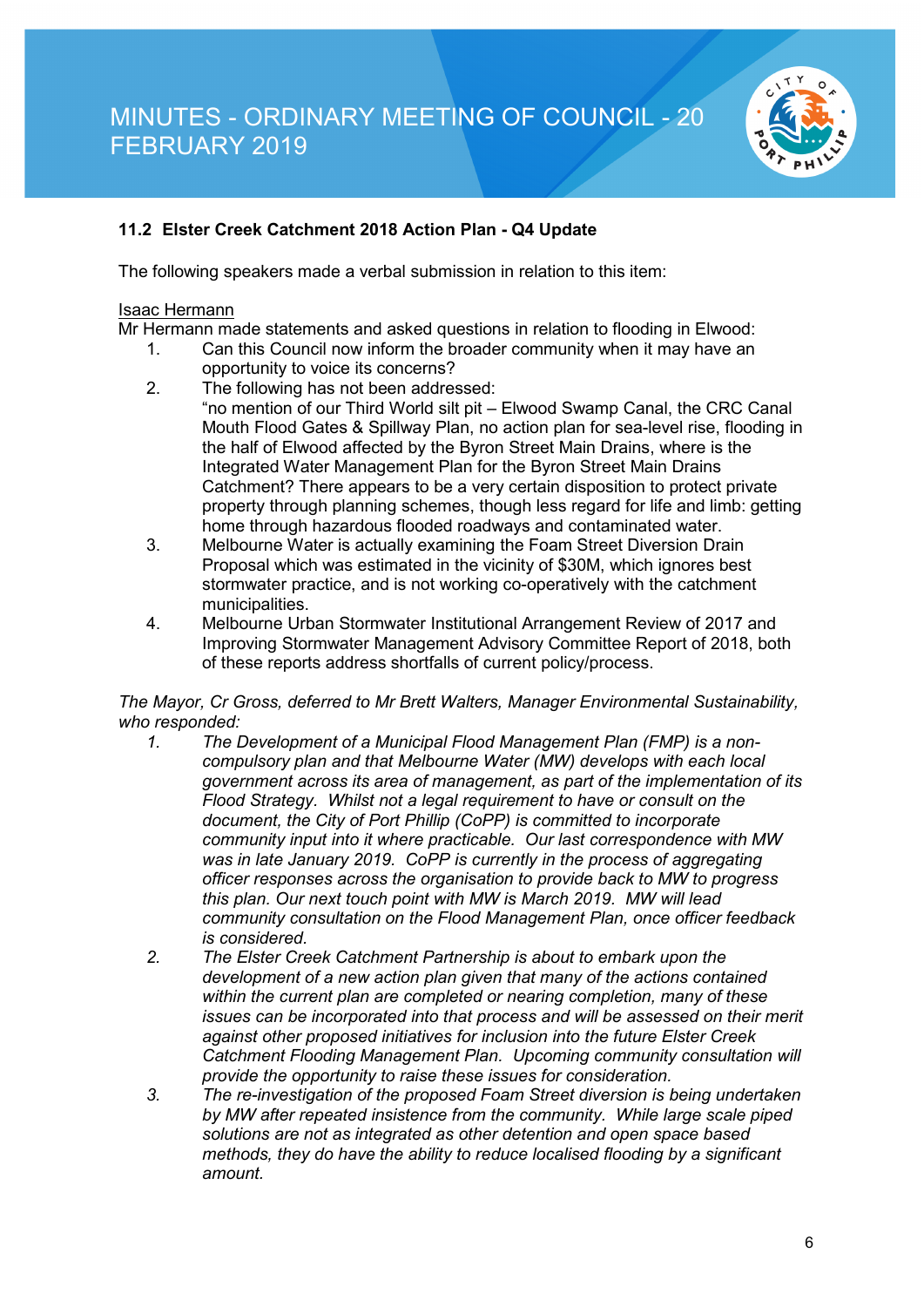

*4. CoPP remains an active member of the Melbourne Urban Stormwater Institutional Arrangement (MUSIA) process and continues to advocate for better stormwater management policies and legislation. Council would recall endorsing officer submissions into both the MAC and SEPP reviews in August 2018. Some of the recommendations relating to amending the VPP's have already commenced and MW have advised they are in the process of working through what effects these changes will have upon their business processes. We will continue to work with DELWP and others to implement other recommendations.*

#### Geoffrey Love

Asked what progress has been made toward developing an integrated water management plan for Elsternwick Park?

*The Mayor, Cr Gross, deferred to Mr Brett Walters, Manager Environmental Sustainability, who responded that the principles that are guiding Bayside City Council's actions in Elsternwick Park North represent an Integrated Water Management approach. Bayside Council endorsed four principles which are guiding their community consultation on the Park development. The other aspects of integrated water management that are not flooding are being considered in the consultation process.* 

*With respect to integrated water management in the City of Port Phillip, bearing in mind Elsternwick Park is in the City of Bayside, our upcoming Water Sensitive City Plan will guide how we undertake integrated water management for the Municipality as a whole, which is in turn guided by the CRC for Water Sensitive Cities framework. Council is also a partner in the DEWLP-led Dandenong Water Forum which is developing a catchment wide IWM plan of which Elster Creek is a part so we are involved in Integrated Water Management at the broad catchment level.* 

*Council Officers feel confident the interventions that Bayside are leading in Elsternwick Park North will have good water outcomes for the entire basin that makes up Elsternwick Park and Melbourne Water's modelling around some of the planned interventions does look at the broader park itself.*

#### **Purpose**

1.1 To provide Councillors and the community with an update on delivery of the Elster Creek Catchment Action Plan 2018 (Action Plan) and other water-related activities within the Elster Creek Catchment during the October to December 2018 period (Quarter four).

#### **MOVED Crs Copsey/Crawford**

That Council:

3.1 Notes the information contained within this report on water related actions to reduce flooding and the Elster Creek Action Plan progress report for October to December 2018 (Quarter four).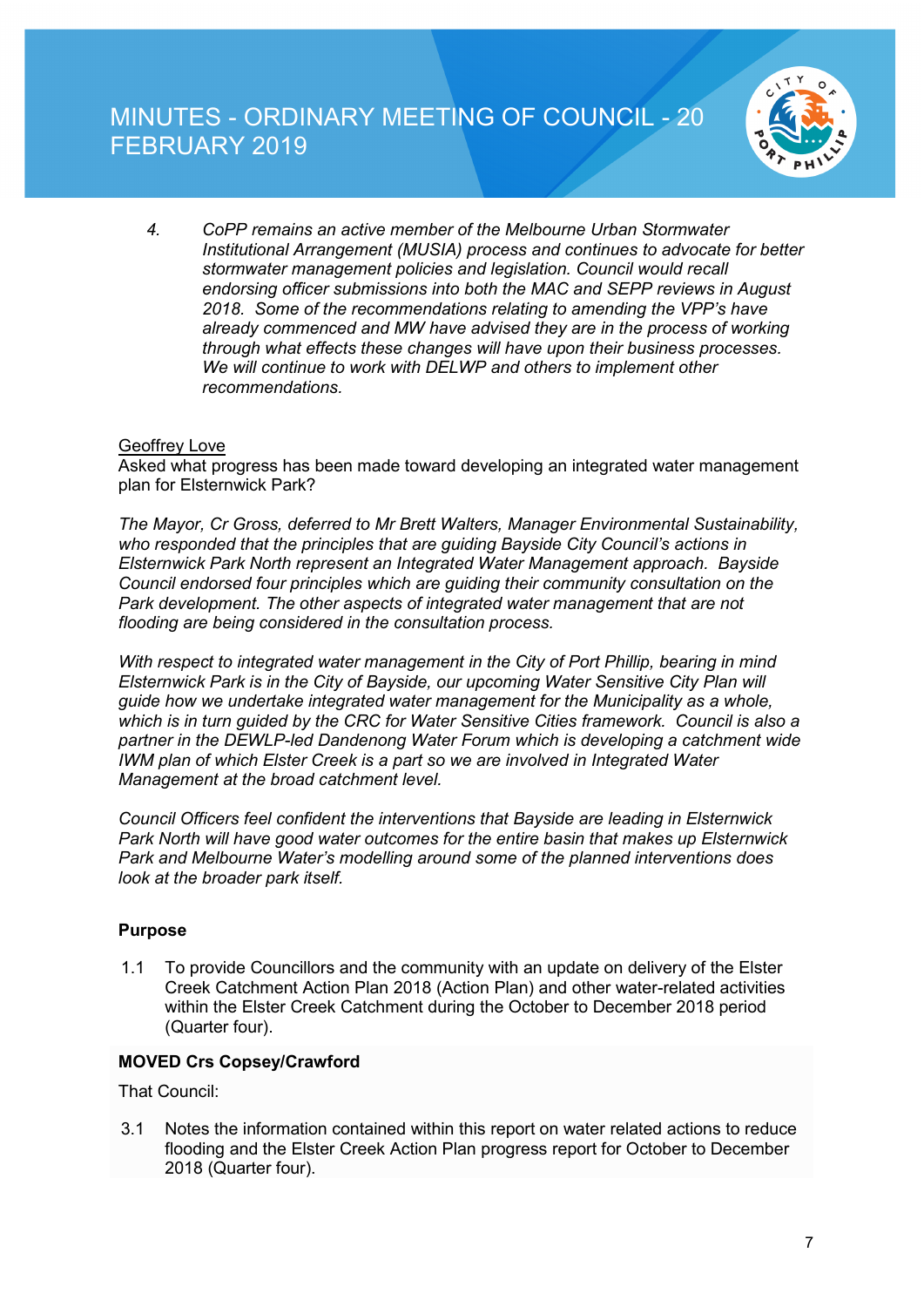

- 3.2 Notes that most of actions in the Elster Creek Catchment Action Plan 2018 are nearing completion and a new Action Plan will be developed by 30 June 2019 following a period of community consultation and engagement.
- 3.3 Continues to support CEO representation on the Elster Creek Catchment CEO forum, Council Officer involvement in the Elster Creek Catchment Working Group and other related activities that support the identification and implementation of deliverables that are required to mitigate flood impacts in the catchment.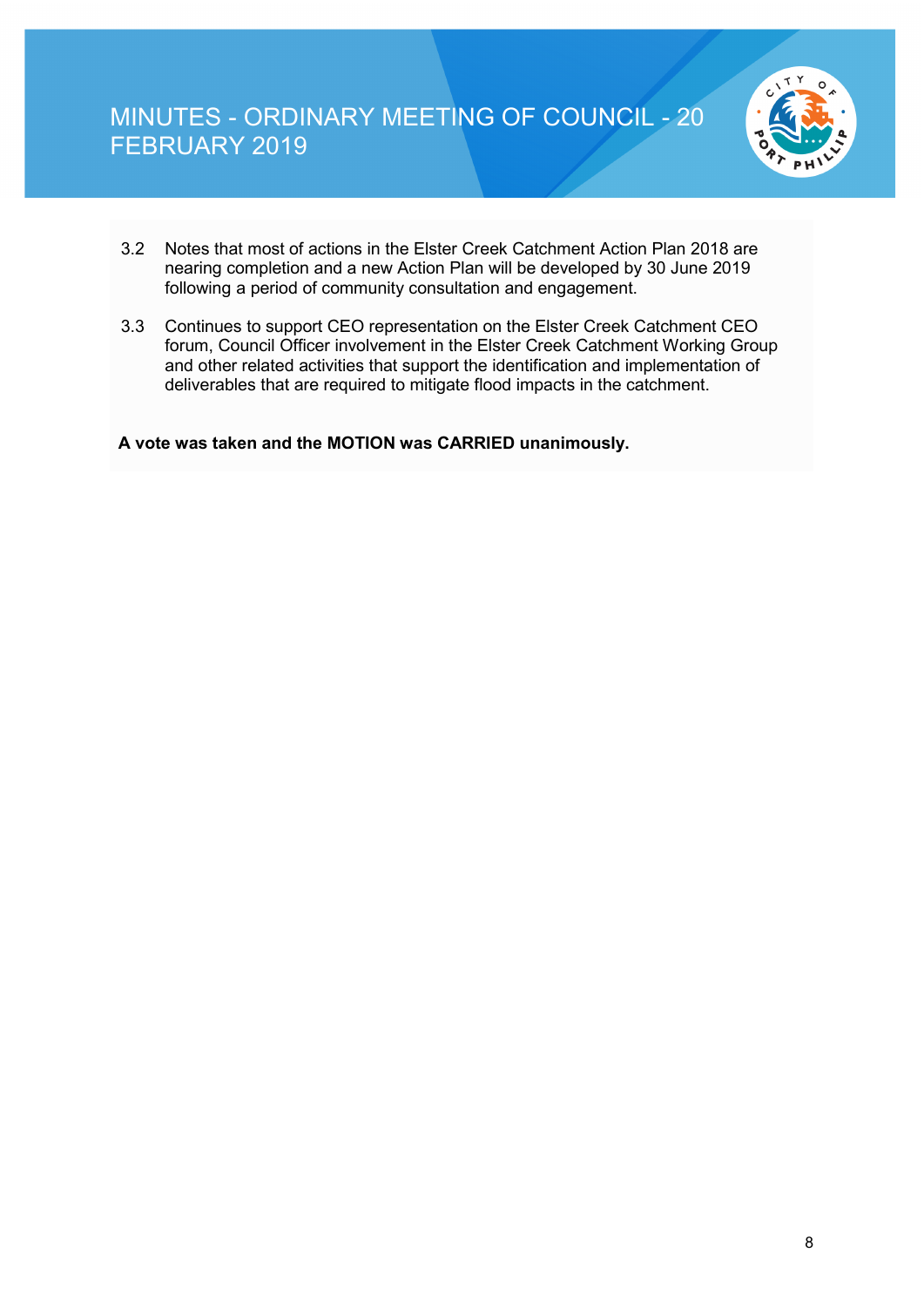

## **13. ARTS CULTURE & ECONOMIC DEVELOPMENT**

#### **13.1 Acland Street Village Special Rate and Charge Scheme 2019-2024. Consideration of Submissions and Objections and Declaration of Scheme**

The following speaker made a verbal submission in relation to this item:

#### Janet Rosenberg

Ms Rosenberg is the President of the Acland Street Village Business Association, she spoke in support of the recommendation and highlighted some of the past campaigns and activities the Association had undertaken as a result of previous special rate and charge schemes.

#### **Purpose**

1.1 To consider the submissions received by Council under section 163A and 223 of the *Local Government Act 1989* (ACT) and take account of the objections lodged with Council under section 163B of the Act in relation to the proposed renewal of the Acland Street Village Special Rate and Charge Scheme 2019-2024 and to make a decision in relation to declaring the Scheme.

#### **MOVED Crs Bond/Simic**

That Council:

- 3.1 Having considered all submissions received and taken account of all objections lodged and having complied with the requirements of sections 163A, 163B and 223 of the *Local Government Act 1989* (Act), and otherwise according to law, hereby declare the Acland Street Village Special Rate and Charge Scheme under section 163(1) of the Act for the purposes of defraying expenses associated with marketing, advertising, promotion and business development of the Acland Street Village as detailed in the attached Declaration of Special Rate and Charge (refer **Attachment 5**).
- 3.2 Authorises the Acland Street Village Business Association (Association) to administer the proceeds of the Special Rate and Charge on the express condition that the Association enters into a funding agreement with Council for the period of the Special Rate and Charge.
- 3.3 Authorises Council officers with the appropriate authority, or the purposes of paragraph 3.2 of this resolution to prepare the funding agreement between Council and the Association by which administrative arrangements in relation to the Special Rate and Charge are confirmed, such agreement being to ensure that at all times, and as a precondition to the payment of any funds by Council to the Association, Council is, and remains legally responsible for approving, directing and controlling the expenditure of the proceeds of the Special Rate and Charge in accordance with its obligations under the Act to do so, and such funding agreement to be submitted to Council for executing.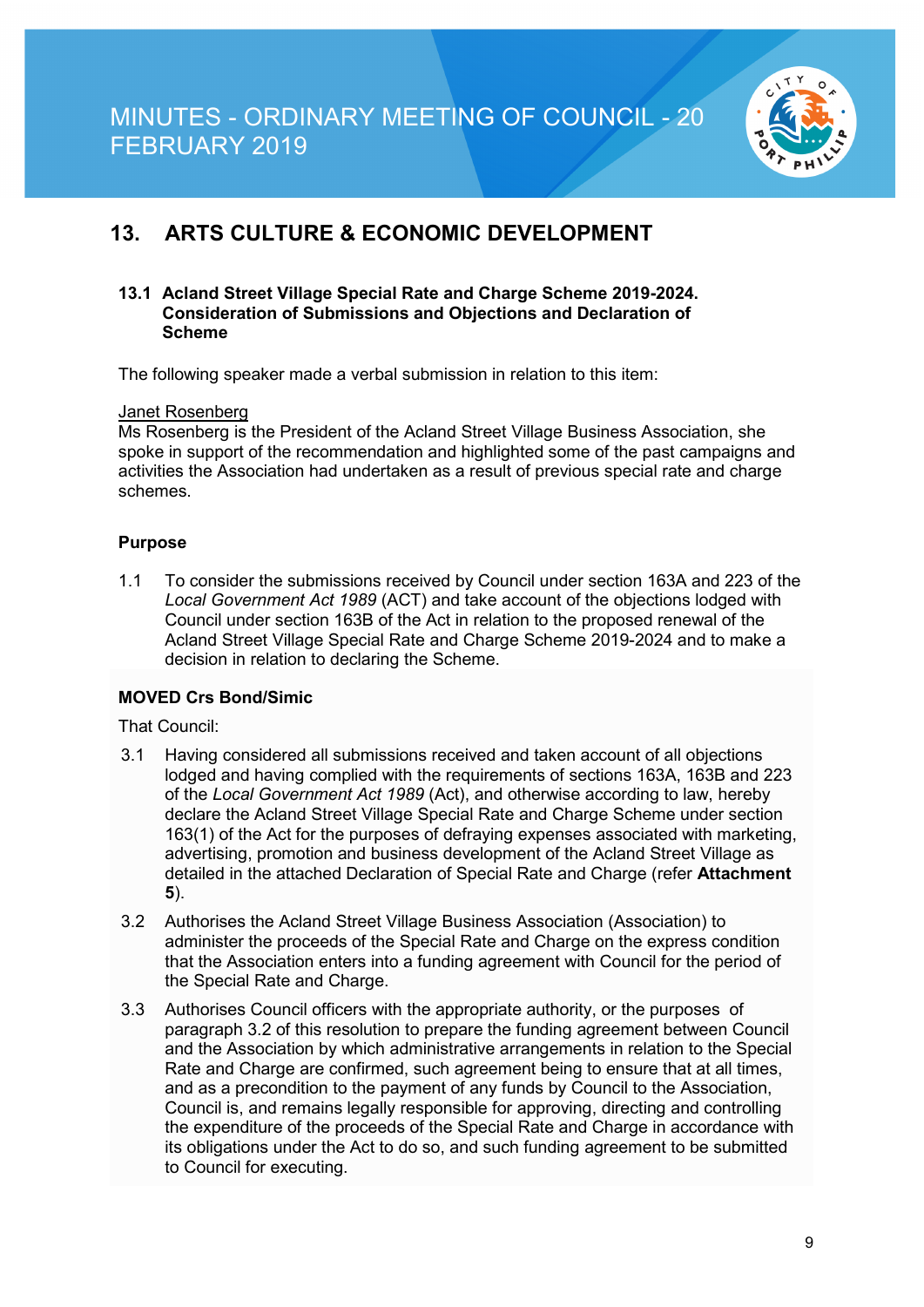

- 3.4 Gives notice to all owners and occupiers of properties included in the Scheme and all persons who have lodged a submission and/or objection in writing of the decision of Council to declare and levy the Special Rate and Charge commencing on 1 July 2019, and the reasons for the decision.
- 3.5 For the purposes of paragraph 3.4, the reasons for the decision of Council to declare the Special Rate and Charge are that:
	- 3.5.1 There is minimal objection to the Scheme (comprising only 3.58%) and it is otherwise considered that there is a broad level of support for the Special Rate and Charge from all property owners and occupiers
	- 3.5.2 Council considers that it is acting in accordance with the functions and powers conferred on it under the Act, having regard to its role, purposes and objectives under the Act, particularly in relation to the encouragement of commerce, retail activity and employment opportunities in and around the Scheme area;
	- 3.5.3 All persons who are liable or required to pay the Special Rate and Charge and the properties respectively owned or occupied by them will receive a special benefit in the form of an enhancement or maintenance in land values and/or a maintenance or enhancement in the use, occupation and enjoyment of the properties; and
	- 3.5.4 The basis of the distribution of the Special Rate and Charge amongst those persons who are liable or required to pay the Special Rate and Charge is considered to be fair and reasonable.
- 3.6 Advises the Association of the matters relevant to it and set out in paragraph3.1 3.2 and 3.3 of this resolution 11 of this report.
- 3.7 Notes the properties that are included in the Special Rate and Charge Scheme area will be subject to general re-valuations and supplementary valuations on the same cycle as the City of Port Phillip general rates and charges.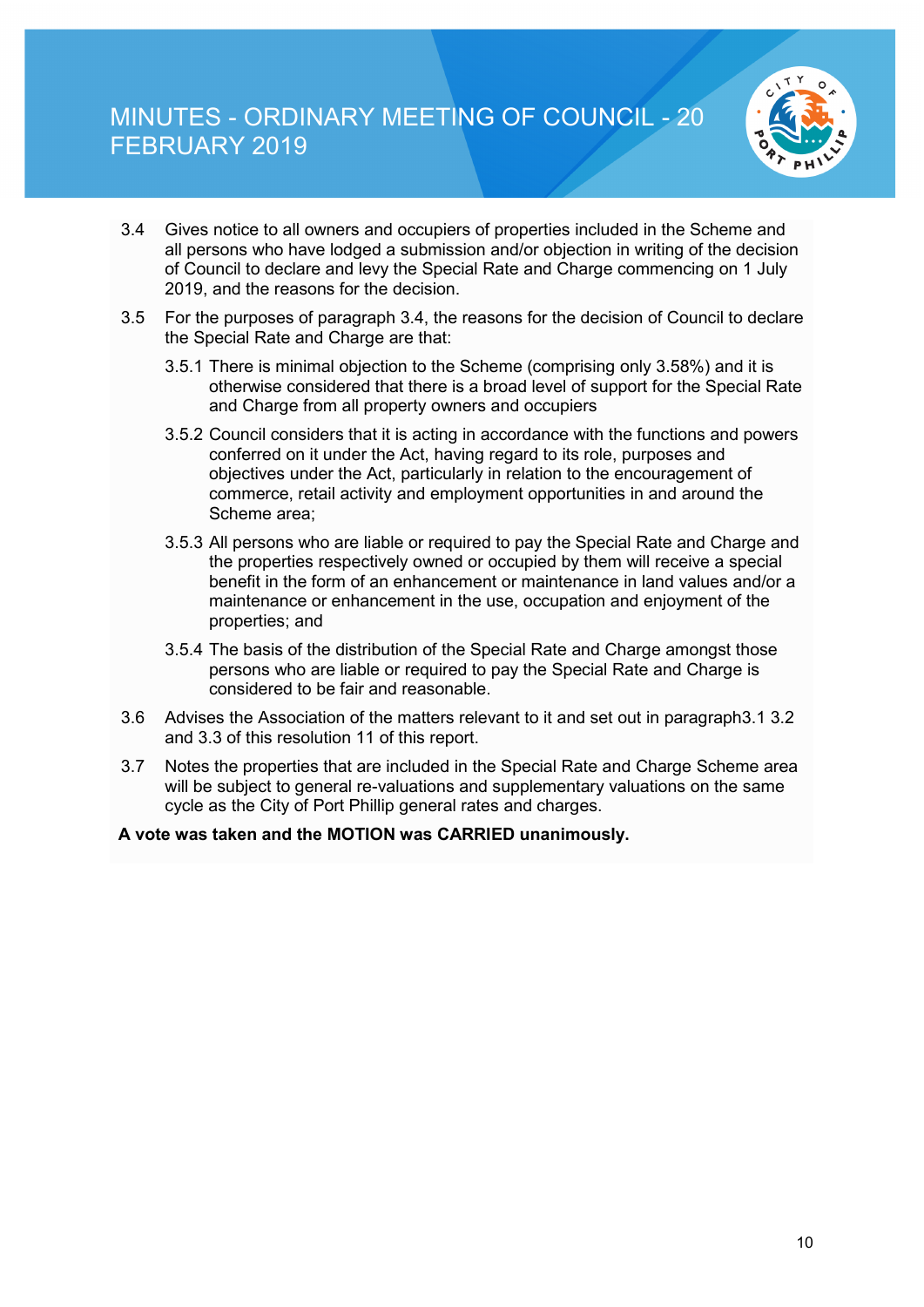

#### **13.2 Fitzroy Street and Environs Business Precinct Special Rate and Charge Scheme 2019-2024. Consideration of Submissions and Objections and Declaration of Scheme Report**

The following speaker made a verbal submission in relation to this item:

#### David Blakeley

Mr Blakeley is the President of the Fitzroy Street Traders Association and spoke in support of the Special Rate and highlighted some of the events enabled by previous Special Rate Charges.

#### **Purpose**

1.1 To Consider the submissions received by Council under163A and 223 of the *Local Government Act 1989* (Act) and to take account of the objections lodged with Council under section 163B of the Act in relation to the proposed renewal to of the Fitzroy Street and Environs Business Precinct Special Rate and Charge Scheme 2019-2024 and make a decision in relation to declare the scheme.

#### **MOVED Crs Pearl/Copsey**

That Council:

- 3.1 Having considered all submissions received and taken account of all objections lodged and having complied with the requirements of sections 163A, 163B and 223 of the *Local Government Act 1989* (Act), and otherwise according to law, hereby declares the Fitzroy Street and Environs Business Precinct Special Rate and Charge Scheme under section 163(1) of the Act for the purposes of defraying expenses associated with marketing, advertising, promotion and business development of the Fitzroy Street and Environs Business Precinct as detailed in the attached Declaration of Special Rate and Charge (refer to **Attachment 5**).
- 3.2 Authorises the Fitzroy Street Business Association (Association) to administer the proceeds of the Special Rate and Charge on the express condition that the Association enters into a funding agreement with Council for the period of the Special Rate and Charge.
- 3.3 Authorises Council officers with the appropriate authority, for the purposes of paragraph 3.2 of this resolution, to prepare the funding agreement between Council and the Association by which administrative arrangements in relation to the Special Rate and Charge are confirmed, such agreement being to ensure that at all times, and as a precondition to the payment of any funds by Council to the Association, Council is, and remains legally responsible for approving, directing and controlling the expenditure of the proceeds of the Special Rate and Charge in accordance with its obligations under the Act to do so, and such funding agreement to be submitted to Council for executing.
- 3.4 Gives notice to all owners and occupiers of properties included in the Scheme, and all persons who have lodged a submission and/or objection in writing of the decision of Council to declare and levy the Special Rate and Charge commencing on 1 July 2019, and the reasons for the decision.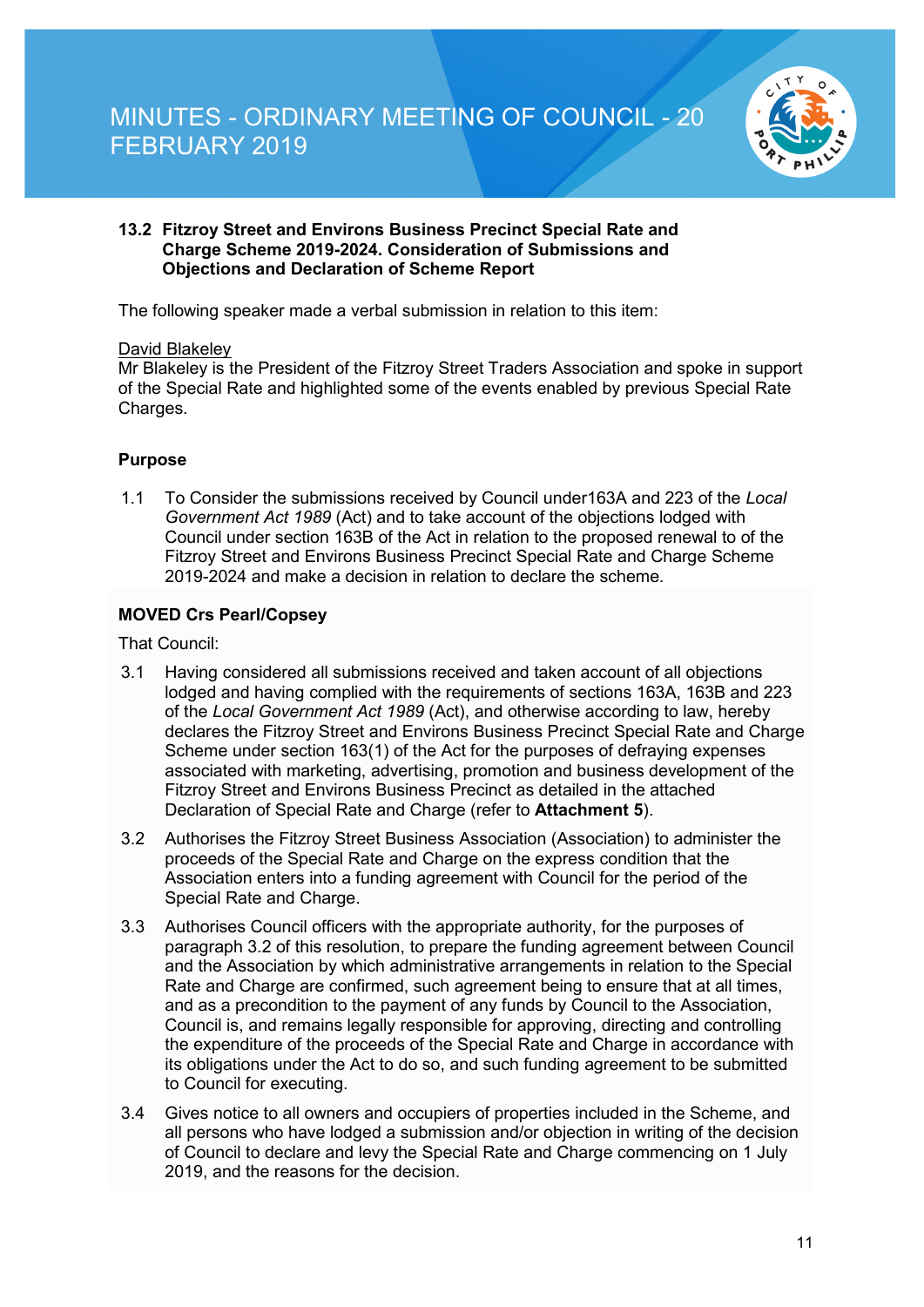

- 3.5 For the purposes of paragraph 3.4, the reasons for the decision of Council to declare the Special Rate and Charge are that:
	- 3.5.1 There is minimal objection to the Scheme (comprising only 5.9%) and it is otherwise considered that there is a broad level of support for the Special Rate and Charge from all property owners and occupiers;
	- 3.5.2 Council considers that it is acting in accordance with the functions and powers conferred on it under the Act, having regard to its role, purposes and objectives under the Act, particularly in relation to the encouragement of commerce, retail activity and employment opportunities in and around the Scheme area;
	- 3.5.3 All persons who are liable or required to pay the Special Rate and Charge and the properties respectively owned or occupied by them will receive a special benefit in the form of an enhancement or maintenance in land values and/or a maintenance or enhancement in the use, occupation and enjoyment of the properties; and
	- 3.5.4 The basis of the distribution of the Special Rate and Charge amongst those persons who are liable or required to pay the Special Rate and Charge is considered to be fair and reasonable.
- 3.6 Advises the Association of the matters relevant to it and set out in paragraphs 3.1 3.2 and 3.3 of this resolution.
- 3.7 Notes the properties that are included in the Special Rate and Charge Scheme area will be subject to general revaluations and supplementary valuations on the same cycle as the City of Port Phillip general rates and charges.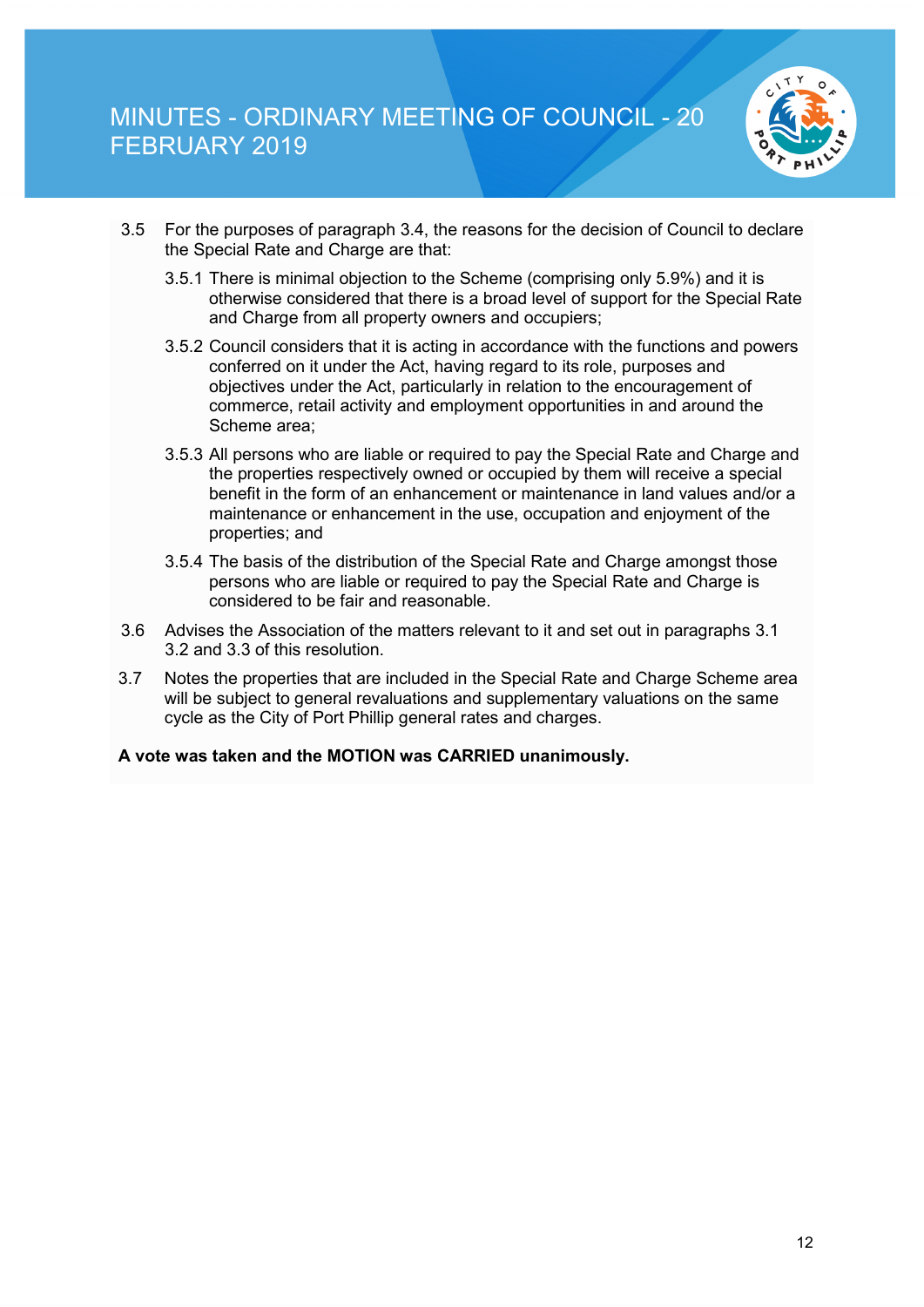

#### **14.3 Proposed Discontinuance and Sale of Road abutting 119 Market Street, South Melbourne**

The following speaker made a verbal submission in relation to this item:

#### Christopher McSteen

Mr McSteen is an architect acting for his client who owns the property at 78 Cecil Street, South Melbourne and is here to object to the sale of the lane. His clients wish to redevelop the site and in order to accomplish this require access to the road to access parking for the site.

#### **Purpose**

1.1 This report seeks Council's approval to:

- Consider removing part of the road R3199 abutting 119 Market Street, South Melbourne, being part of the general law land remaining in Crown Grant 3490/1852, and shown as lot 1 on Title Plan 965714M, attached as Attachment 1 to this report (**Road**) from Council's Register of Public Roads; and
- Commence the statutory procedures pursuant to the *Local Government Act 1989* (Vic) (**Act**) to consider discontinuing the road. If the Road is subsequently discontinued, the Road is proposed to be sold to the adjoining owner for market value.

#### **MOVED Crs Simic/Voss**

That Council:

Defers the matter to the next Ordinary Council meeting to be held on 6 March 2019.

#### **A vote was taken and the MOTION was CARRIED.**

Cr Pearl left the chamber at 7.55pm. Cr Pearl returned to the chamber at 7.56pm.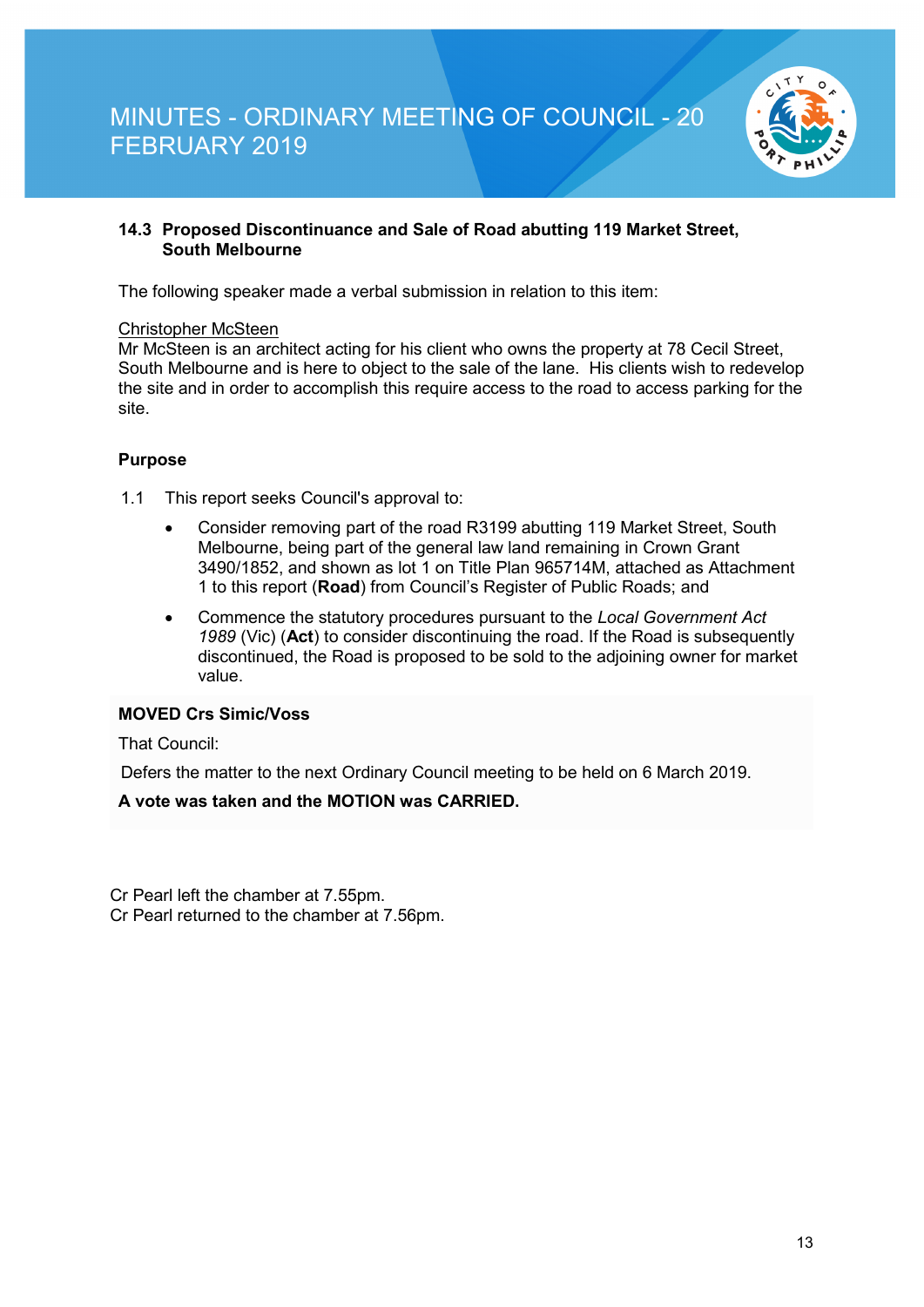

## **8. PRESENTATION OF CEO REPORT**

#### **8.1 Presentation of CEO Report - Issue 51**

#### **Purpose**

1.1 To provide Council with a regular update from the Chief Executive Officer regarding Council's activities and performance.

#### **MOVED Crs Voss/Copsey**

That Council:

3.1 Notes the CEO Report Issue 51 (provided as Attachment 1) including changes to budget forecasts and project portfolio identified in December 2018.

#### **A vote was taken and the MOTION was CARRIED unanimously.**

### **9. PEOPLE AND COMMUNITY**

#### **9.1 NDIS Status Update**

#### **Purpose**

1.1 To provide councillors with a status update on the issues, impacts and responses of the National Disability Insurance Scheme (NDIS) program and how the City of Port Phillip is assisting our community to transition with care.

#### **MOVED Crs Voss/Copsey**

That Council:

- 3.1 Notes this report.
- 3.2 Will receive a further and final report after the close out period of the NDIS transition, ending on 30 September 2019.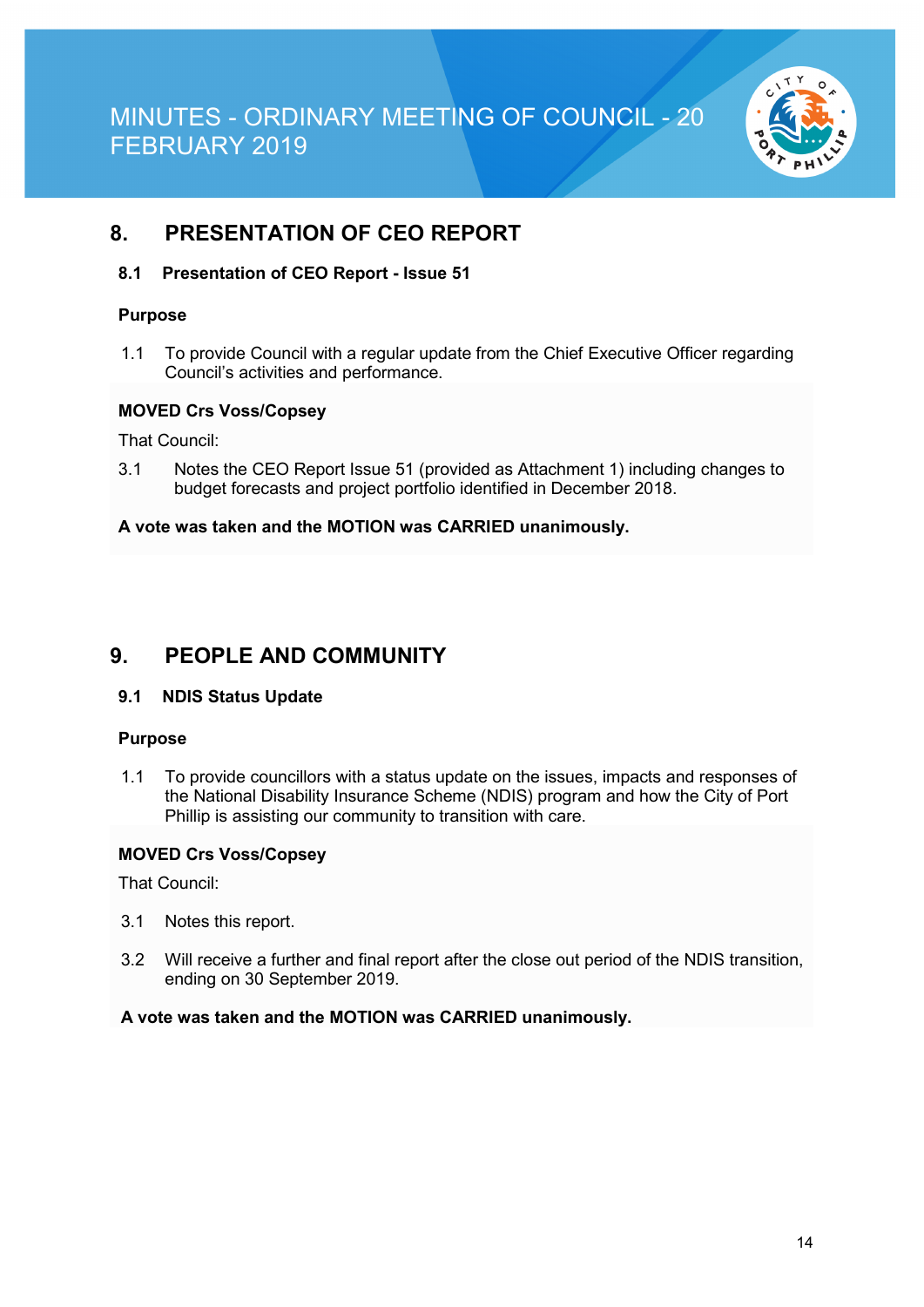

### **10. TRANSPORT AND PARKING**

**10.1 Move, Connect, Live Strategy 2018-2028 - Mid-Term Review of Council's Car Share Policy 2016-2021**

#### **Purpose**

1.1 To seek Council endorsement of the outcomes from the mid-policy review of Council's Car Share Policy 2016-2021 and its targets.

#### **MOVED Crs Copsey/Gross**

That Council:

- 3.1 Notes the findings of the mid-policy review and the progress made to date in implementing the Car Share Policy 2016-2021 and its targets.
- 3.2 Notes that the car share target (including on and off-street vehicles) from 2016 to 2018/19 are being met and are likely to be exceeded in the 2018/19 financial year, resulting in approximately 225 car share bays available within the municipality.
- 3.3 Supports retaining the target of 330 car share vehicles by 2021, included in the Car Share Policy 2016-2021.

#### **A vote was taken and the MOTION was CARRIED.**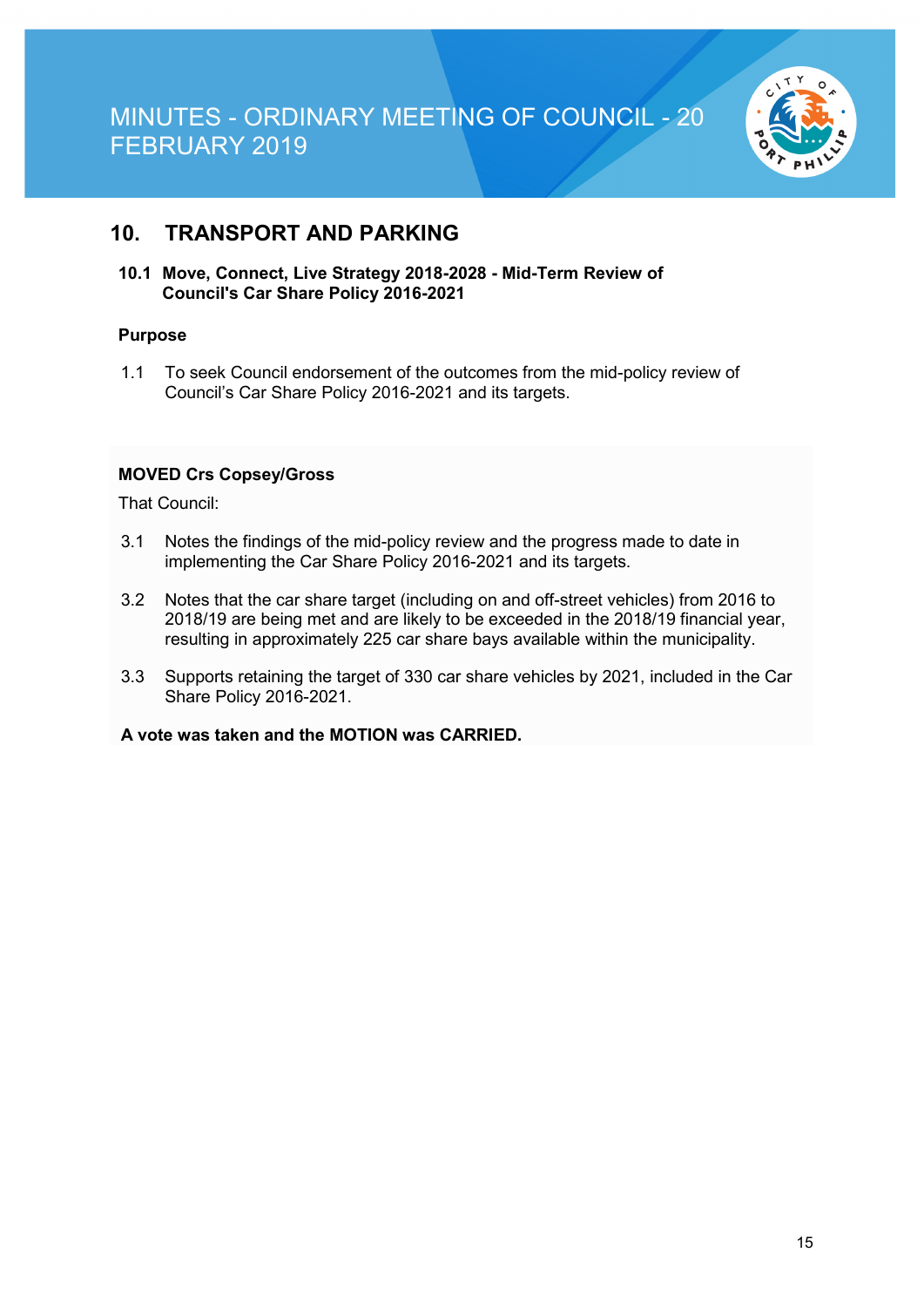

#### **10.2 Recommended Updates to Fishermans Bend Parking Controls**

#### **Purpose**

1.1 To provide Council with an update on the Fishermans Bend and Port Melbourne Parking Controls Project and seek endorsement for changes to encourage parking occupancy within the 75 to 85 percent target range to optimise parking availability.

#### **MOVED Crs Copsey/Gross**

That Council:

- 3.1 Endorses adjusting the on-street paid parking rate from \$1.90 to \$1 per hour within the area bounded by Woodgate Street, Westgate Freeway and Boundary Street (Area 1) to encourage parking occupancy within the 75-85% target range.
- 3.2 Delegates the authority to the CEO to adjust on-street paid parking rates and parking controls as required between March and 30 November 2019, with community notification and public information, to generate parking occupancy within the 75-85% target range to optimise the level of parking availability.
- 3.3 Notes that Council officers will continue to monitor parking occupancy as part of the 12-month evaluation of the Fishermans Bend and Port Melbourne parking controls concluding in November 2019 and will present an evaluation report for Council's consideration in early 2020.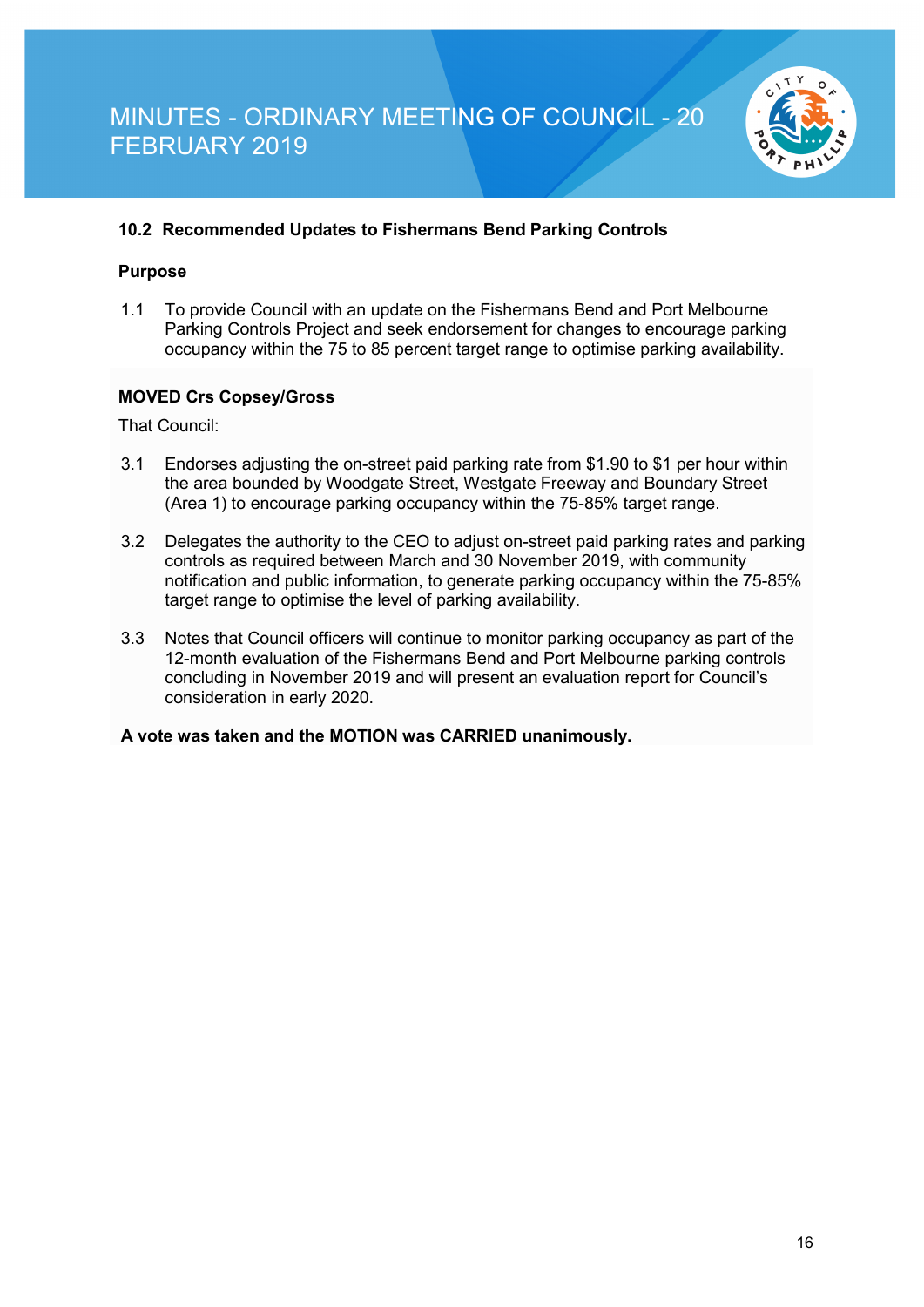

## **11. SUSTAINABILITY**

#### **11.1 The Toward Zero Sustainable Environment Strategy and Toward Zero Community Forum Closure**

#### **Purpose**

1.1 To formally confirm that the Toward Zero Sustainable Environment Strategy has been retired and that the Toward Zero Community Forum has completed its purpose and term.

#### **MOVED Crs Voss/Copsey**

That Council:

- 3.1 Notes that the *Toward Zero Sustainable Environment Strategy 2007* is superseded by the *Act and Adapt Sustainable Environment Strategy 2018*.
- 3.2 Rescinds the *Toward Zero Sustainable Environment Strategy 2007* and associated *Water Plan 2010, Greenhouse Plan 2011, Climate Adaptation Plan 2010* and *Open Space Water Management Plan 2010.*
- 3.3 Notes that the Toward Zero Community Forum has completed its purpose and term, and therefore endorses dissolution of the Forum.
- 3.4 Sends a letter to the members of the *Toward Zero* Community Forum, signed by the Mayor, thanking them for volunteering their time and for providing valuable input into the development and delivery of sustainable environmental programs for the community.

**A vote was taken and the MOTION was CARRIED unanimously.**

### **12. PLANNING**

Nil.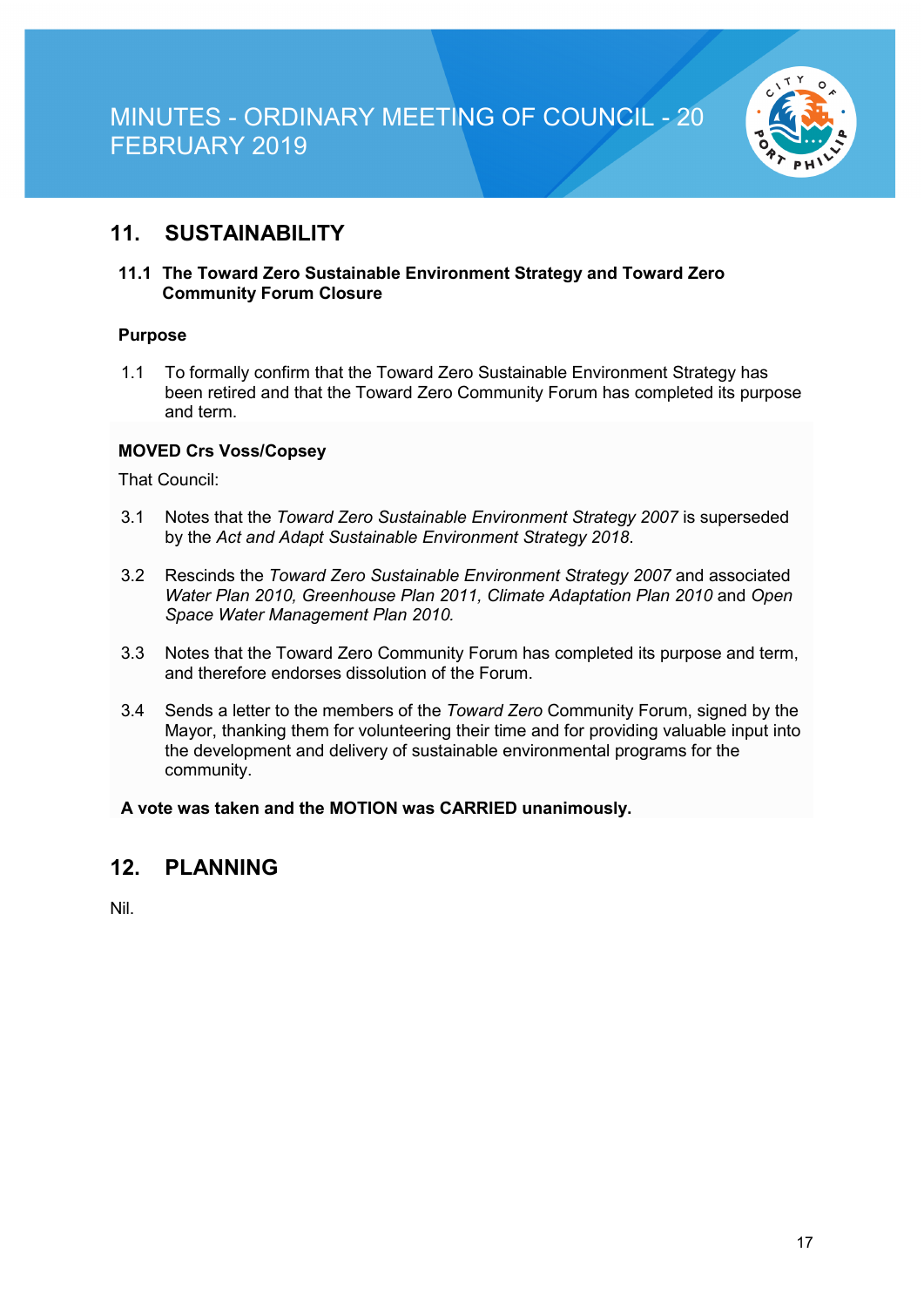

### **14. ORGANISATIONAL PERFORMANCE**

#### **14.1 Assembly of Councillors**

#### **Purpose**

1.1 The purpose of this item is to report to Council written records of Assemblies of Councillors at the City of Port Phillip as required by section 80A (2) (a) and (b) of the *Local Government Act* 1989.

#### **MOVED Crs Voss/Copsey**

That Council:

2.1 Receives and notes the written records of Assemblies of Councillors (attached) as required by section 80A (2) (a) and (b) of the *Local Government Act 1989*.

#### **A vote was taken and the MOTION was CARRIED unanimously.**

#### **14.2 Financial Report 2018-19 - Mid Year Review**

#### **Purpose**

1.1 To provide Council with an overview of the results of the Mid-Year Budget review for 2018/19.

#### **MOVED Crs Gross/Simic**

That Council:

- 3.1 Notes that following the mid-year financial review the organisation is projecting a full year net cash surplus \$0.62 million which is marginally unfavourable compared to budgeted cash surplus of \$0.68 million.
- 3.2 Notes attachment 1 Financial Statements with accompanying explanatory notes and the Aged Debtor Balance Report.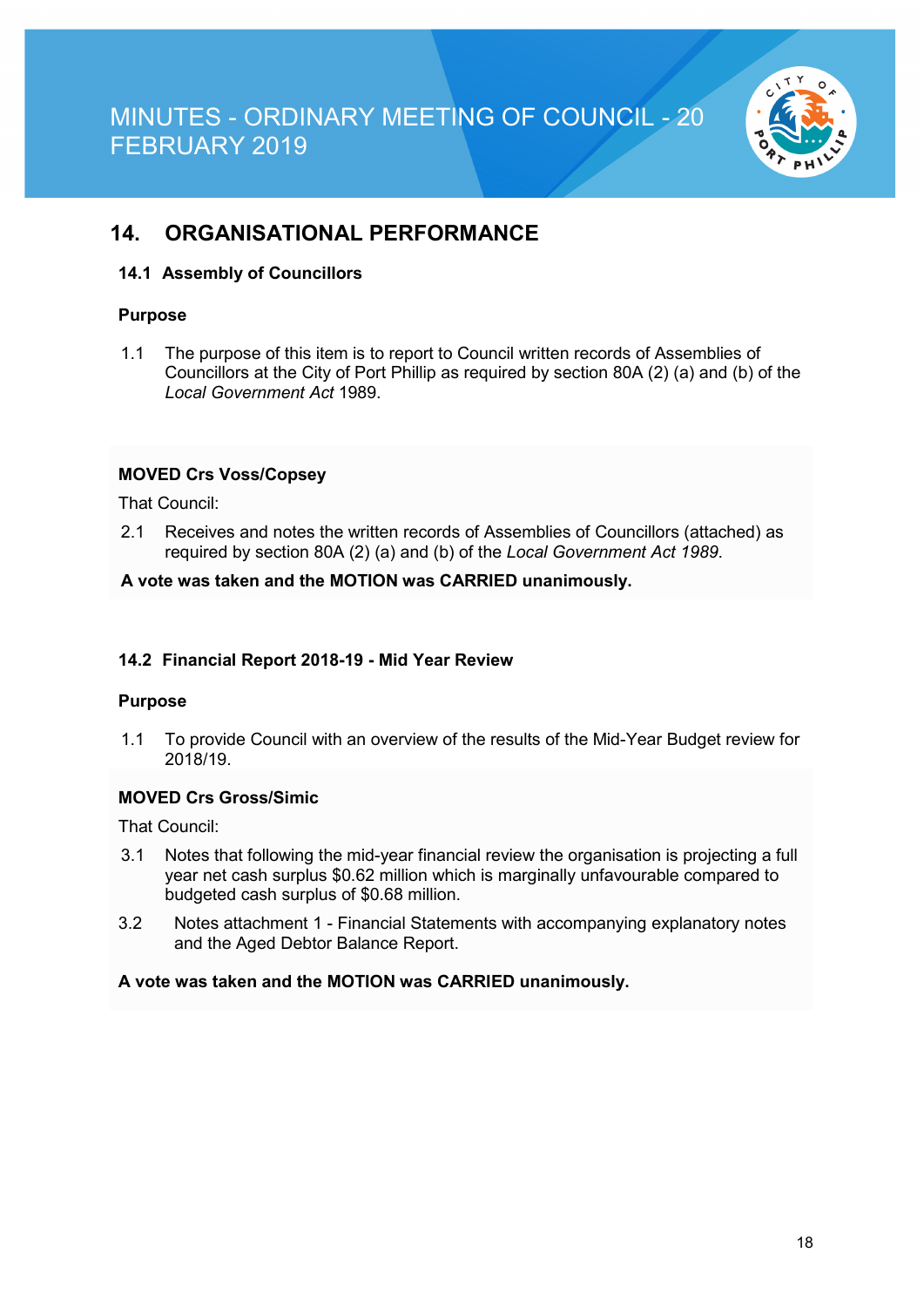

#### **14.4 Council delegations to staff**

#### **Purpose**

1.1 For Council to consider updating its Instrument of Delegation to members of Council staff of its powers, duties and functions under various Acts and Regulations to account for recent changes to the Planning and Environment Act 1987 and Council officer job titles.

#### **MOVED Crs Voss/Crawford**

That Council:

- 3.1 Delegates to the members of Council staff holding, acting in or performing the duties of the offices or positions referred to in the Instrument of Delegation from Council to Members of Council Staff (at Attachment 1) the powers, duties and functions set out in that Instrument, subject to the conditions and limitations specified in that instrument.
- 3.2 Affixes the common seal of Council to Attachment 1 Instrument of Delegation from Council to Members of Council Staff.
- 3.3 Notes that this Instrument of Delegation from Council to Members of Council Staff (at Attachment 1) comes into force immediately the common seal of Council is affixed to that Instrument.
- 3.4 Revokes the current Instrument of Delegation from Council to Members of Council Staff dated 9 September 2017 upon the coming into force of the Instrument (at Attachment 1).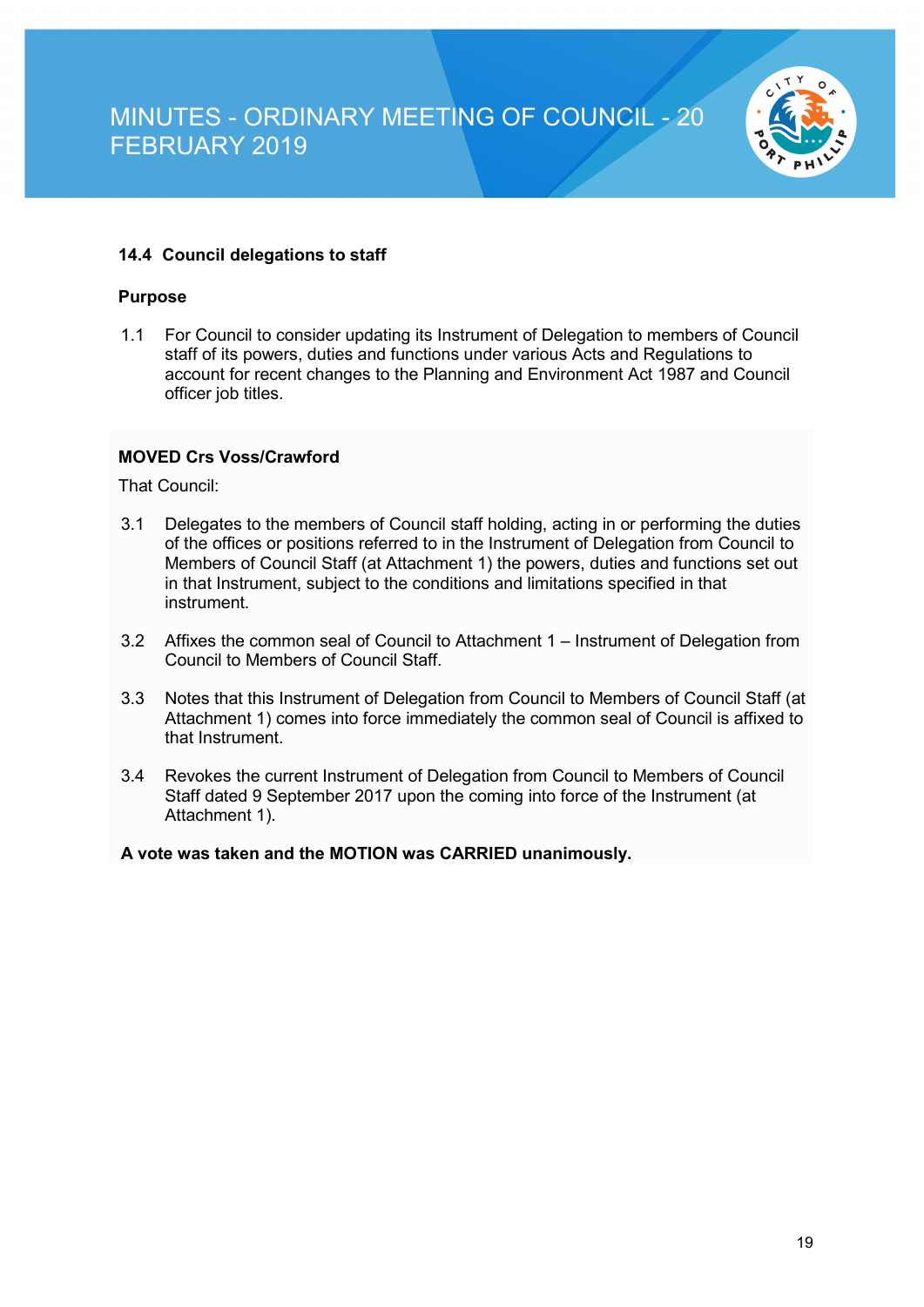

Cr Baxter declared an indirect conflict of interest by way of applicable gift in item 14.5 Proposed Lease Port Melbourne Yacht Club – Completion of Statutory Procedures and left the chamber at 8.35pm.

Cr Copsey declared an indirect conflict of interest by way of applicable gift in item 14.5 Proposed Lease Port Melbourne Yacht Club – Completion of Statutory Procedures and left the chamber at 8.35pm.

Cr Simic declared an indirect conflict of interest by way of applicable gift in item 14.5 Proposed Lease Port Melbourne Yacht Club – Completion of Statutory Procedures and left the chamber at 8.35pm.

#### **14.5 Proposed Lease with Port Melbourne Yacht Club - Completion of Statutory Procedures**

#### **Purpose**

1.1 To seek Council's approval to complete the statutory procedures under the *Local Government Act 1989 (Vic)* **(Act)** and to finalise the proposed lease with the Port Melbourne Yacht Club (PMYC) for the premises at 38 Beach Street, Port Melbourne.

#### **MOVED Crs Voss/Crawford**

That Council:

- 3.1 Not having received any submissions in response to the Notice of Intension to Lease 38 Beach Street, Port Melbourne to PMYC, resolves to conclude the statutory procedures under Section 190 and 223 of the *Local Government Act 1989.*
- 3.2 Resolves to authorise the Chief Executive Officer or delegate to execute a new lease agreement including but not limited to the following terms below:
	- 3.2.1 Proposed Tenant: Port Melbourne Yacht Club (PMYC).
	- 3.2.2 Demised Premises: 38 Beach Street, Port Melbourne.
	- 3.2.3 Permitted Use: Sail club and associated activities including the operation of a function room.
	- 3.2.4 Commencement Date: 1 February 2019.
	- 3.2.5 Term: 10 Years.
	- 3.2.6 Rent \$8K per annum plus GST at commencement of the lease, representing a significant subsidy of the market rental valuation of \$90K.
	- 3.2.7 Community benefits:
		- Delivering an annual active learn to sail program for adults and children.
		- Training of volunteers in power boat handling and rescue work as required.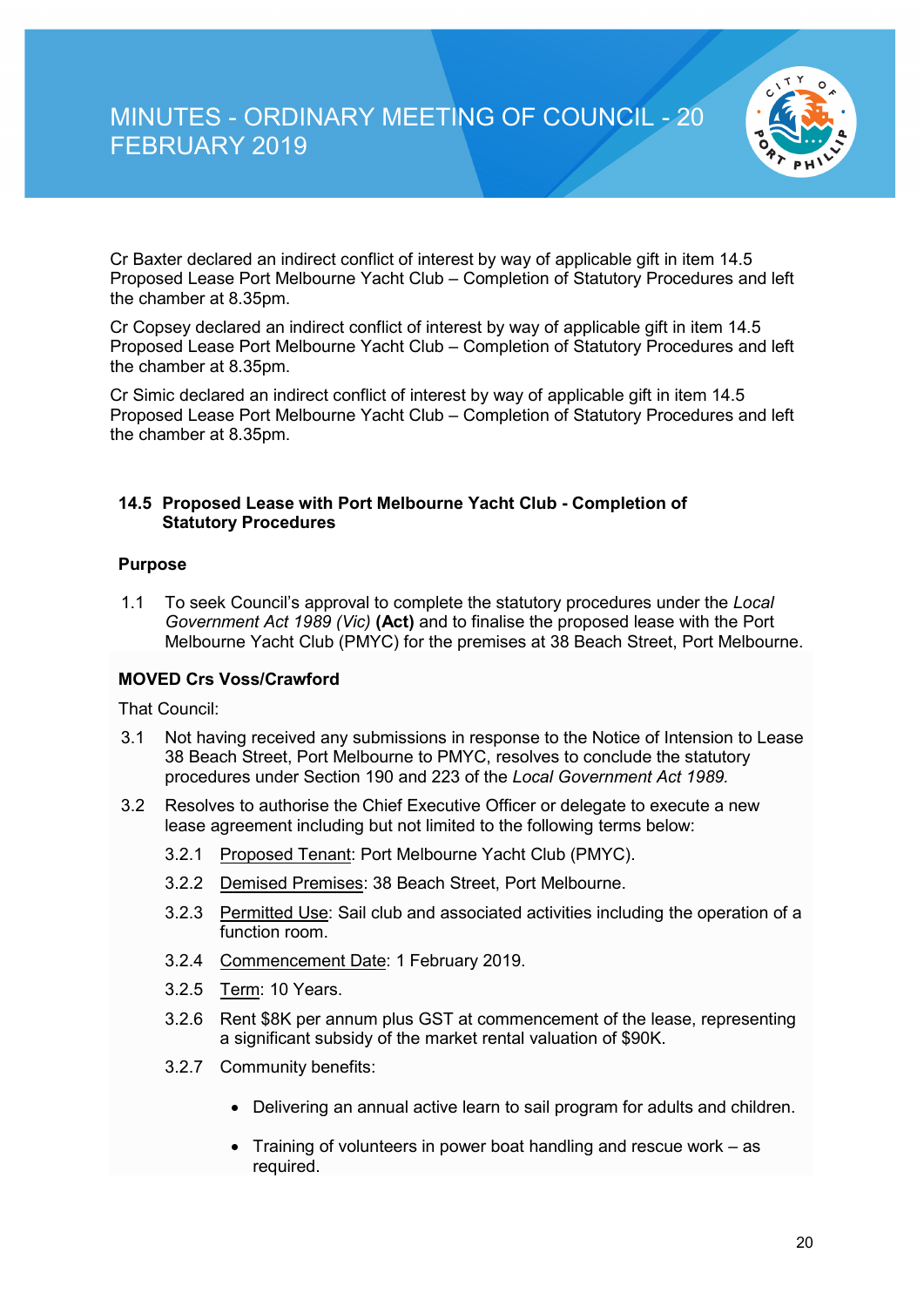

- Running "Discover Sailing" days each year to introduce sailing to the public.
- Provide access for community groups to the clubrooms.
- 3.2.8 Maintenance: All maintenance, repairs and asset renewal to be undertaken by PMYC.
- 3.2.9 PMYC Capital investment \$1.625M within the first 5 years, with this amount contingent on a funding contribution from Council and State Government.

**A vote was taken and the MOTION was CARRIED unanimously.**

**The Mayor called for a break in the meeting at 8.36pm.**

**The meeting resumed at 8.42pm.**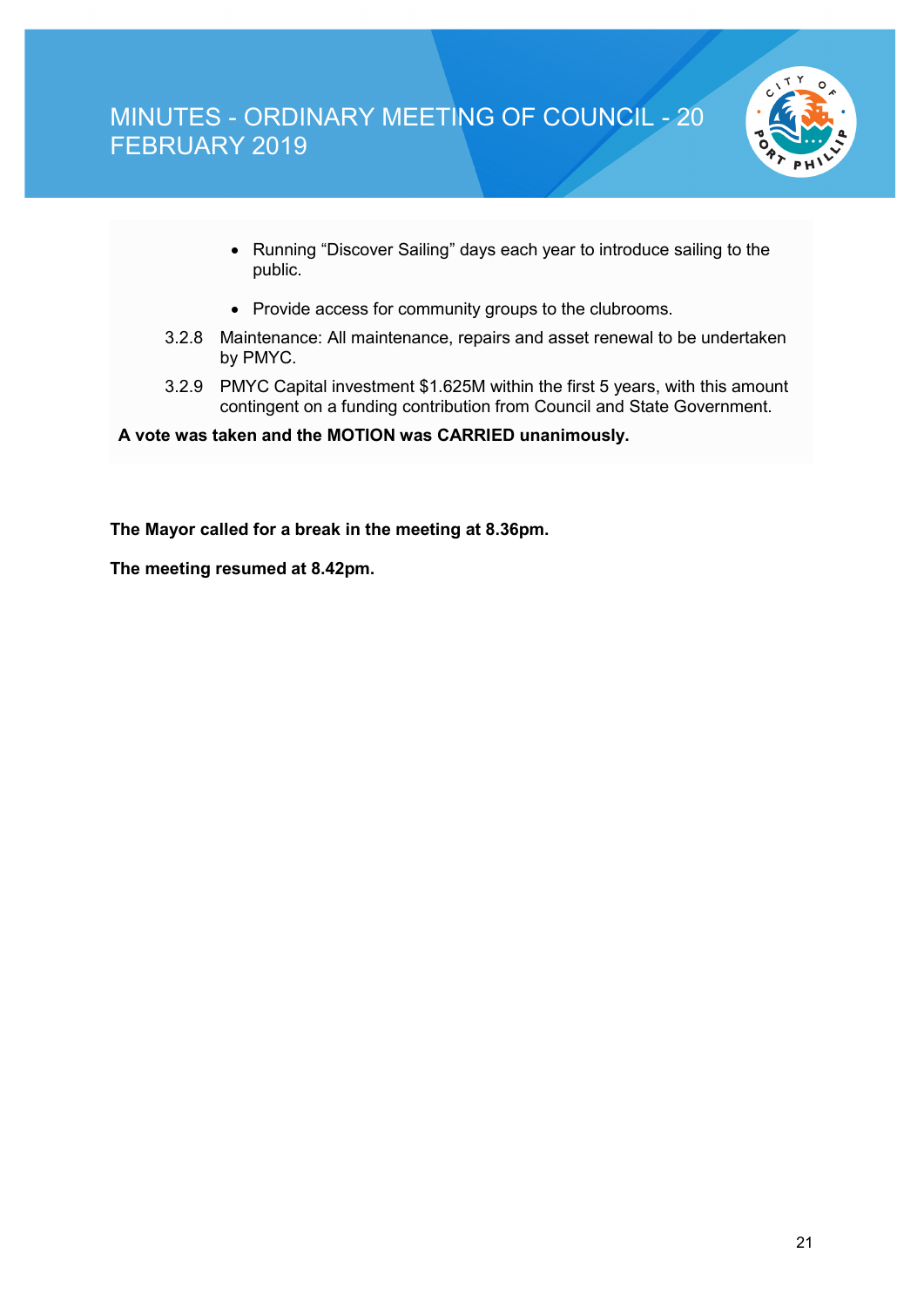

### **15. NOTICES OF MOTION**

#### **Item 15.1 Seating in Fitzroy Street**

#### **MOVED Crs Bond/Pearl**

That Council:-

1. Temporarily remove the seats outside the 7 Eleven on Fitzroy St at the Jackson St corner.

**A vote was taken and the MOTION was CARRIED.**

**Cr Copsey called for a DIVISION.**

**FOR: Crs Bond, Voss, Brand, Crawford, Gross and Pearl**

**AGAINST: Crs Baxter, Copsey and Simic**

**A vote was taken and the MOTION was CARRIED.**

#### **Item 15.2 Domain Precinct Masterplan**

#### **MOVED Crs Voss/Pearl**

That Council:-

- 1. Acknowledges that a Masterplan is currently being prepared and developed for the Domain Precinct public realm.
- 2. Requests that the Masterplan is brought back to Council for review and community consultation as soon as practicable.
- 3. Requests that Council investigates the introduction of funding mechanisms such as Development Contributions Plans or Infrastructure Contributions Plans to contribute towards the cost of public realm.
- 4. Requests that Council officers consider other areas in the Port Phillip municipality to ascertain whether a Development Contributions Plan or Infrastructure Contributions Plan type structure may be necessary within Council's approved budget.
- 5. Requests that officers bring back to a Councillor briefing, analysis of the Development Contributions Plans implemented in the City previously, to understand the strengths and the weaknesses of past Developer Contribution Plans, and provides an update on the process for an updated St Kilda Road North Amendment.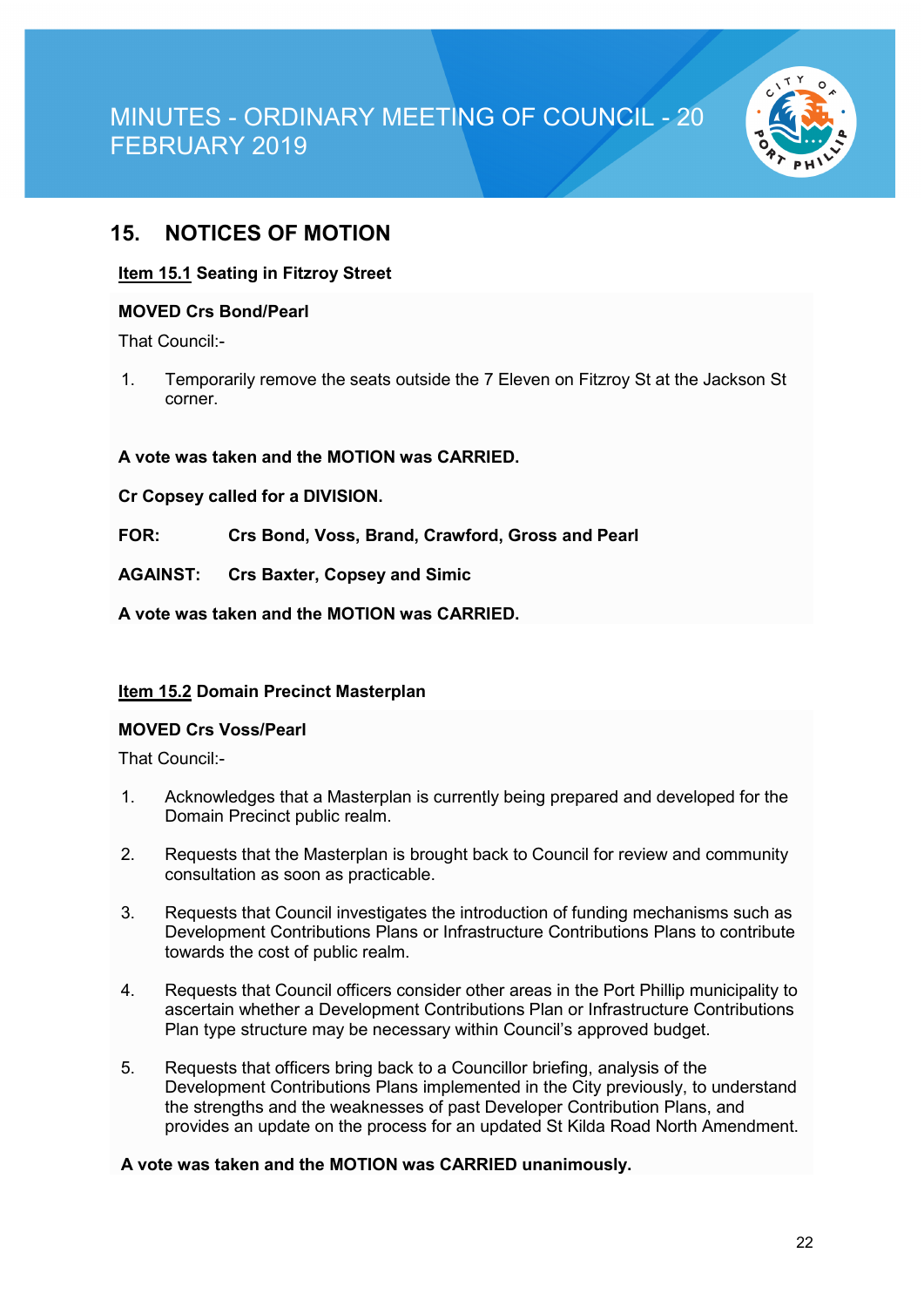

## **16. REPORTS BY COUNCILLOR DELEGATES**

Cr Copsey commented about the deepening crisis around the issue of recycling collections and advised that the Metropolitan Waste Forum were meeting tomorrow night and that she would be attending on Council's behalf.

### **17. URGENT BUSINESS**

#### **MOVED Crs Copsey/Baxter**

That Council considers an item of urgent business in relation to the Victorian Social Housing Fund.

**A vote was taken and the MOTION was CARRIED unanimously.**

#### **17.1 In our Backyard - Victorian Social Housing Fund**

#### **MOVED Crs Copsey/Baxter**

That Council:

- 1. Notes that the Victorian Government is undertaking a tender process to provide funding to registered Housing Associations and Providers under the Build and Operate program of the Victorian Social Housing Fund;
- 2. Notes that this presents the first significant opportunity to increase social housing in the City of Port Phillip and to realise the goals established under In Our Backyard of increasing the number of community housing units in the City.
- 3. Resolves to:
	- 3.1 Make available up to \$1.5 million from the City of Port Phillip Community Housing Fund to be provided as grants to any Registered Housing Agency that is applying in the current round of Victorian Government funding to build and operate social housing within the municipality of Port Phillip;
	- 3.2 Provides those eligible Registered Housing Agencies a one off payment not exceeding \$15,000 (excluding GST) per dwelling unit to help fund their application project; and
	- 3.3 Delegates to the CEO the authority to implement the necessary means to implement this resolution in a transparent and efficient manner, including determining payment arrangements to ensure that grants result in the delivery of dwellings within the City of Port Phillip in line with the objectives of the In Our Backyard strategy.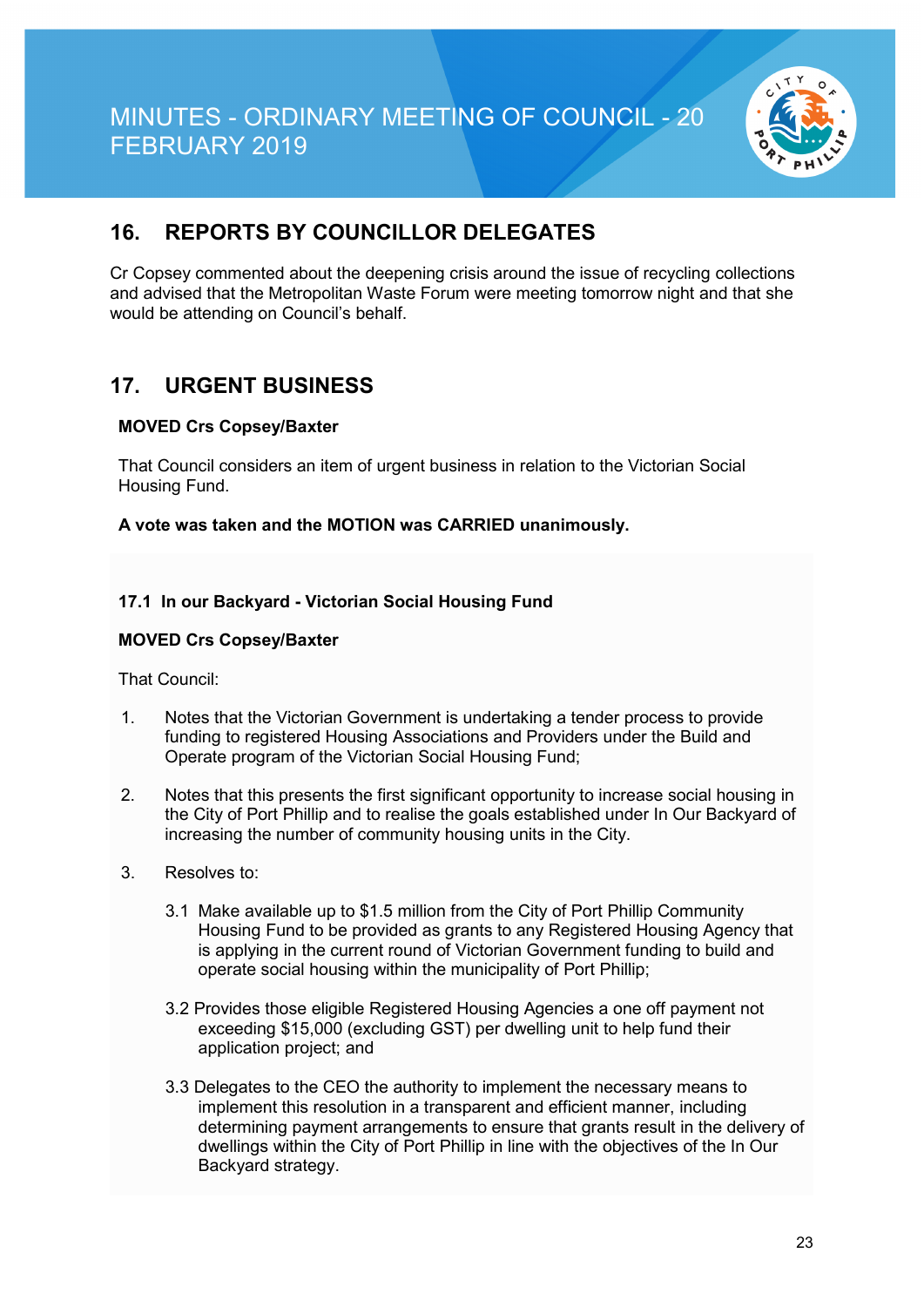

**A vote was taken and the MOTION was CARRIED.**

**Cr Bond called for a DIVISION.**

**FOR: Crs Baxter, Brand, Copsey, Crawford and Simic**

**AGAINST: Crs Bond, Voss, Gross and Pearl**

**A vote was taken and the MOTION was CARRIED.**

Cr Voss left the chamber at 10.19pm Cr Voss returned to the chamber at 10.21pm